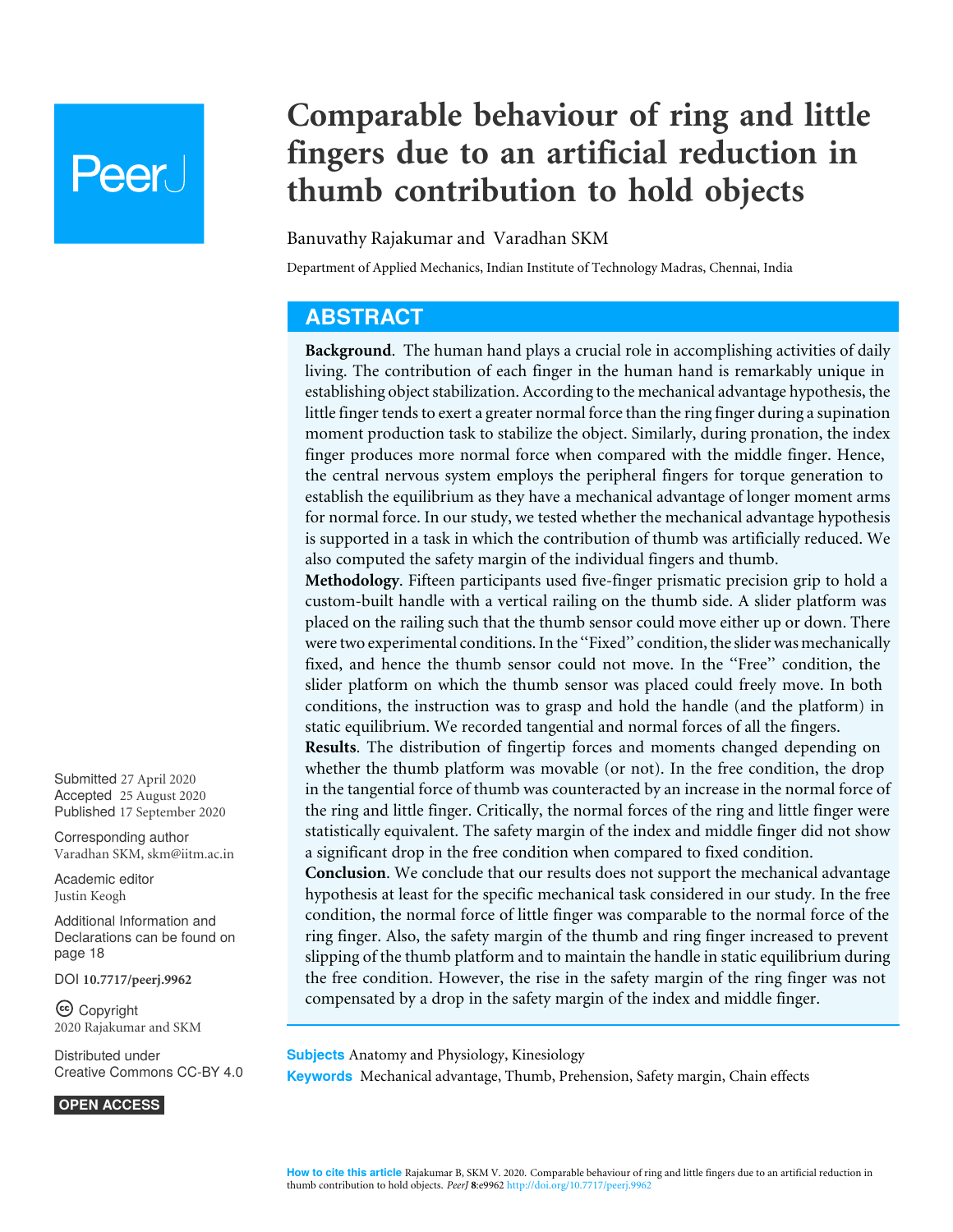# **INTRODUCTION**

Many of our daily activities, such as holding a pen or lifting a cup, demand the use of our hand. An object held in the hand has to be maintained stationary, i.e., in static equilibrium for preventing tilt and slip. Studies have used a prehension handle to examine how forces of fingers and thumb are controlled during grasping. It is known that there will be a change in the distribution of fingertip normal forces whenever there is a change in the tangential force due to vertical lifting of the object followed by expected or unexpected changes in the load of the object (*Cole & Abbs, 1988*). Also, it has been shown that there is a tight temporal coupling between the normal and tangential forces during the point to point and cyclic arm movements with various types of grips (*Flanagan & Tresilian, 1994*). In addition to this, frictional state of the grasping surface was altered with different materials (like sandpaper, suede and silk) to exhibit a change in the tangential force which would be accompanied by the scaling of normal forces (*Johansson & Westling, 1987*). Similarly, the fingertip forces get redistributed among the individual fingers and thumb due to the change in the direction and magnitude of the external torque imposed to the handle (*Shim, Latash & Zatsiorsky, 2003*). In a study by Aoki and colleague's (*2006*) friction at the object-digit interface of the thumb and index finger side was altered to examine the force distribution. Tangential forces on the smoother side were found to be lower compared to the rougher side, whereas the normal forces were modulated based on the frictional condition.

Studies on prehension stability have also shown that during tasks involving the production of pronation or supination moment, fingers with larger moment arms (i.e., index and little fingers) tend to produce a greater share of normal force compared to the fingers with the shorter moment arms (i.e., middle and ring fingers). In our study, as per the handle design, the finger force sensors were placed at two cm away from each other. Therefore, the index and little fingers have longer moment arms for normal force when the fingers are placed on the sensors. This led to the formulation of the mechanical advantage hypothesis (referred to as MAH henceforth) (cf. *Buchanan, Rovai & Rymer, 1989*; *Prilutsky, 2000*). Zatsiorsky and colleagues conducted an experiment using five-finger prehension handle with a horizontal beam attached at the bottom of the handle (*Zatsiorsky, Gregory & Latash, 2002*). In each trial, a specific mass was suspended on the beam at a specific distance from the center of the handle. The task was to maintain the static equilibrium of the handle by producing either pronation or supination moment. They found that the moment arm of the finger had a monotonic non-linear relationship with the force produced by that finger. Index finger exerted greater normal force compared to the middle finger during the pronation moment production. Likewise, little finger produced greater normal force compared to the ring finger during the supination moment production. A similar handle was employed in the study by *Shim, Latash & Zatsiorsky (2005a)*, although the external torque acted in the direction perpendicular to the plane of grasp in that study. The task was to hold the handle in static equilibrium by performing radial or ulnar deviation to counteract the external torque. Normal force exerted by the peripheral fingers were greater than the normal force magnitude produced by central fingers to compensate the external torque. In both of these studies, external torque was introduced by means of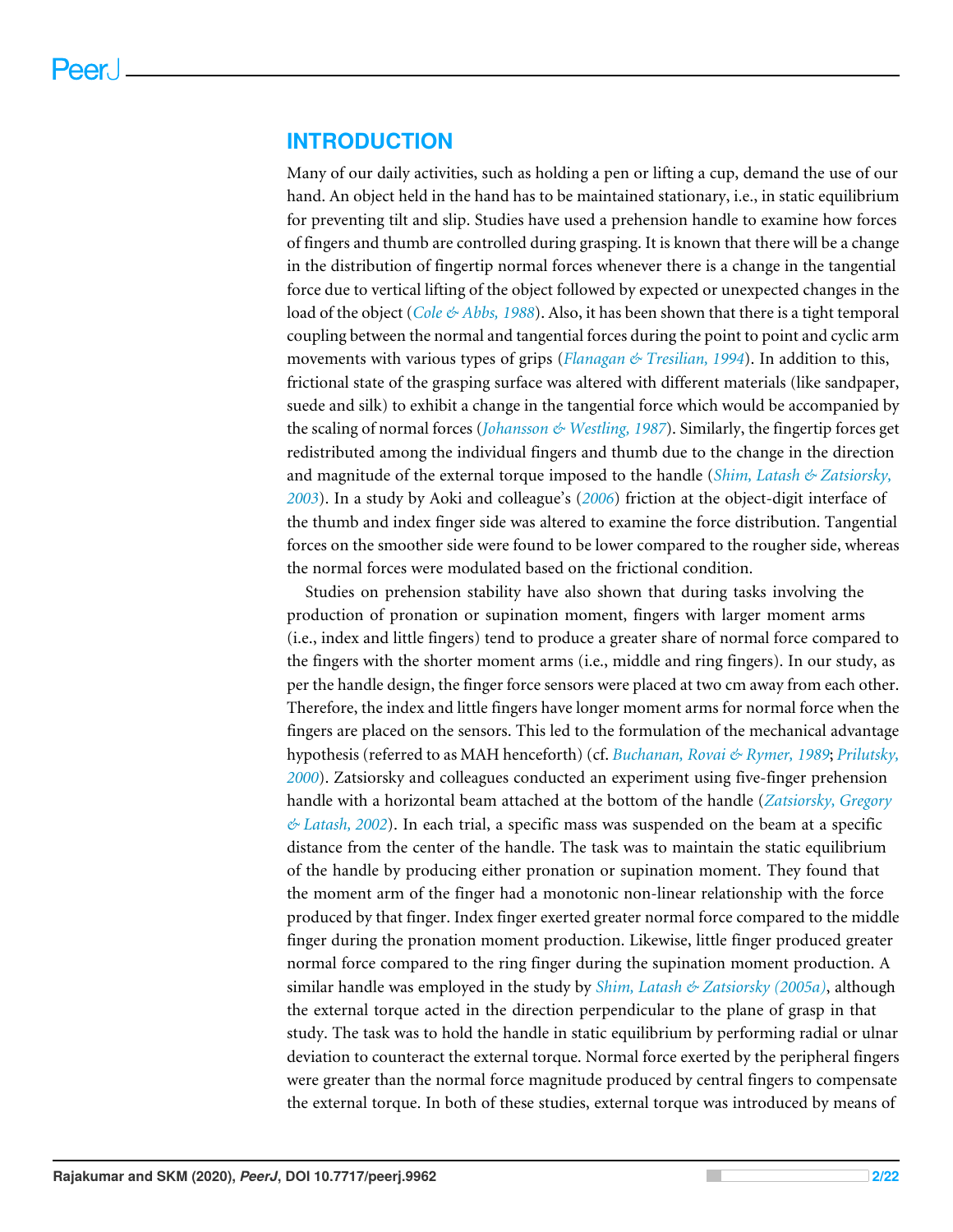suspending load on the beam and individual fingers produced compensating moment to counterbalance the external torque. Also, MAH was tested in the grasping task that involves cyclic motion of the handle in the presence of external load at different positions (*Gao, Latash & Zatsiorsky, 2006*). The hypothesis was supported in all the above studies.

One common objective of researchers is to address how the central nervous system chooses a specific force pattern when changes are induced to the five finger prehension handle held in static equilibrium. Five finger prehension stability was examined when a change was introduced to the entire width of the handle (*Zatsiorsky, Gao & Latash, 2006*) or individual digit width other than the thumb in horizontal (*Slota, Latash & Zatsiorsky, 2012*) and individual digit placement (other than the thumb in the vertical direction) (*Solnik, Zatsiorsky & Latash, 2014*). In real life objects like a handheld portable radio, retractable ballpoint pens and certain models of pipette controller, a vertical tuner (or slider) is provided at the thumb side of the object to control the functionality. Proper orientation and positioning of the object are necessary for a stable grasp. The question of how object stabilization is achieved in such objects to compensate for the change in the moment caused due to the vertical unsteadiness of the thumb slider has not been addressed in the literature. In our study, a slider was positioned on the thumb side of the handle. In this way, we artificially reduced the contribution of thumb in holding the handle. Although our handle design does not closely resemble any of these objects, the core idea of providing an unsteady platform for the thumb emerged by observing the working of these objects. As a result of the reduction in the thumb contribution to hold objects, tangential force of thumb reduces. This, in turn, caused a decrease in the clockwise moment produced by the thumb. In response to this change, a counteracting supination moment has to be produced to establish handle stabilization. As a preliminary step, we aimed to address how object stabilization is achieved during static holding (with the thumb static). As per the MAH, we expected that the little finger would produce greater normal force compared to the ring finger to overcome the effect caused due to unsteady thumb platform. Thus, we hypothesized that the little finger with the larger moment arm would exert greater normal force in comparison to the ring finger with the shorter moment arm when the thumb contribution was artificially reduced.

Secondly, with regard to the drop in the load contribution of the thumb, there would be an increment in the tangential force of the virtual finger (VF). Virtual finger is an imaginary finger whose output is equal to the collective summation of the mechanical output from index, middle, ring and little fingers (*Iberall, 1987*). Since index and middle fingers are considered as independent and strong (*MacDermid et al., 2004*), we expected that they would share greater tangential force, which should be accompanied by the increase in the normal force. However, such an increase in the normal forces of radial fingers would cause a further tilt in the counter-clockwise direction. Therefore, to avoid such tilt, the normal forces of the radial fingers should remain unchanged, resulting in the drop of safety margin of the same. Hence, we hypothesized that the safety margin of the index and middle finger would drop when the thumb platform was free to slide in comparison to the thumb platform kept fixed. Furthermore, for a clear interpretation of the sequential local changes in the individual fingertip forces, we have employed the notion of chain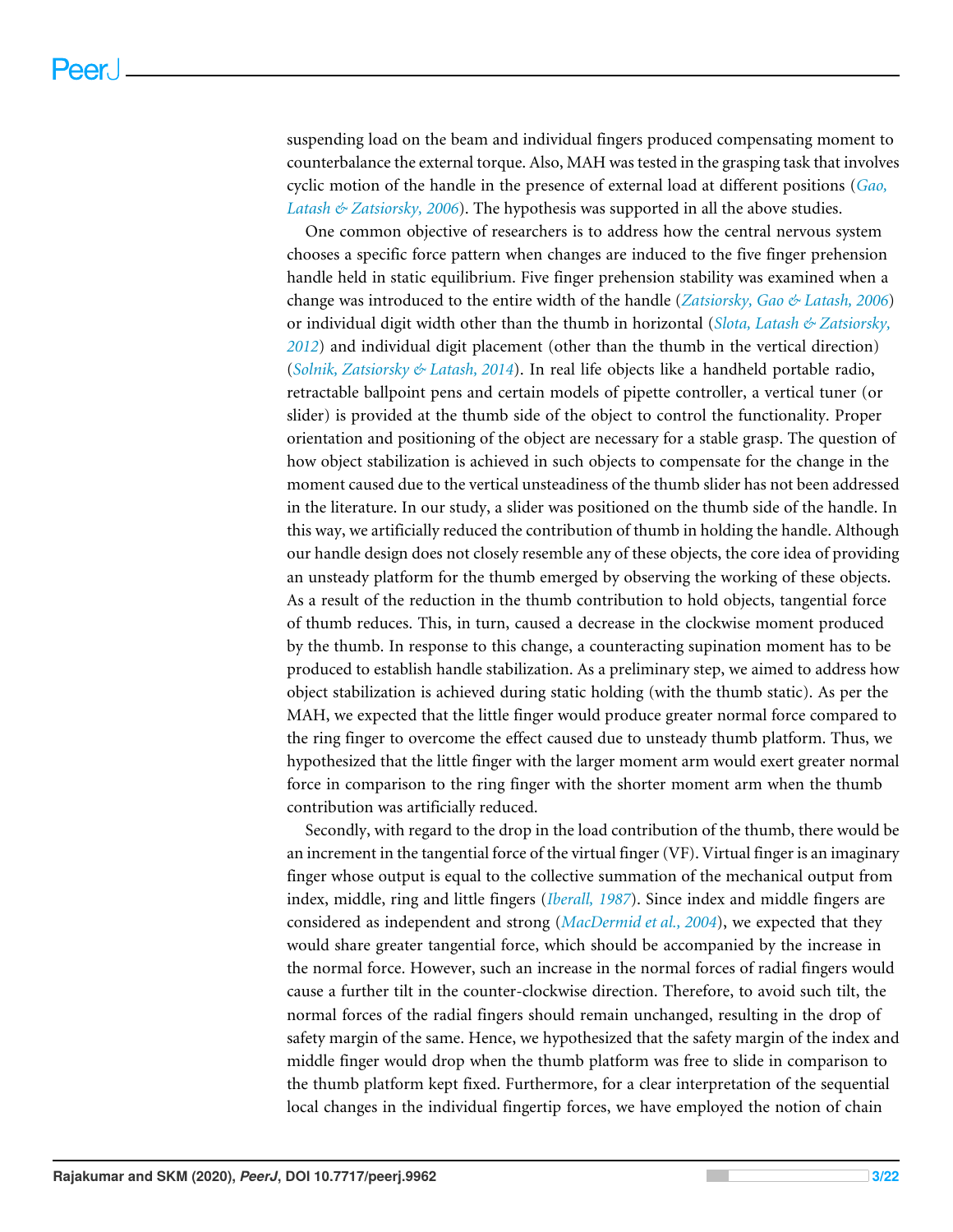effects (*Shim, Latash & Zatsiorsky, 2003*; *Shim, Latash & Zatsiorsky, 2005a*; *Zatsiorsky, Gao & Latash, 2003*; *Shim, Latash & Zatsiorsky, 2005b*; *Niu, Latash & Zatsiorsky, 2009*; *SKM et al., 2012*). Chain effects refer to a sequence of local cause–effect adjustments which were necessitated either mechanically or as a choice made by the controller.

# **MATERIALS AND METHODS**

## **Participants**

Fifteen young healthy right-handed male volunteers (mean  $\pm$  standard deviation Age: 25.6  $\pm$  2.7 years, Height: 172.6  $\pm$  3.9 cm, Weight: 73.3  $\pm$  9.6 kg, Hand-length: 18.6  $\pm$  0.9 cm, Hand-width: 8.7  $\pm$  0.3 cm) participated in this experiment. Participants with any history of musculoskeletal or neurological illness were excluded.

# **Ethical approval**

The experimental procedures were approved by the Institutional ethics committee of IIT Madras (Approval number: IEC/2016/02/VSK-2/12. Full name of the committee that granted the approval: Institutional ethics committee of Indian Institute of Technology Madras). The experimental sessions were conducted in accordance with the procedures approved by the Institutional ethics committee of IIT Madras. Written informed consent was obtained from all participants before the start of the experiment.

#### **Experimental setup**

We designed and built a vertically oriented prehension handle made of aluminium specifically for this study. The thumb side of this handle had a vertical railing. On this railing, we placed a slider platform such that it can move only in the vertical direction. The slider had ball bearings, and hence the friction between the slider and the railing was minimal ( $\mu$ ∼0.001 to 0.002). We stored the handle in a dust-free environment during non-use. Further, we regularly cleaned and lubricated the ball bearing between experimental sessions to ensure minimal friction. We used five 6-component force/torque sensors (Nano 17, Force resolution: 0.0125N, ATI Industrial Automation, NC, USA) to measure the fingertip forces and moments in the X, Y and Z directions. The thumb sensor was mounted on the slider platform. Hence the thumb sensor could freely move in the vertical direction, whereas the other finger sensors were fixed to the handle.

A laser displacement sensor (resolution,  $5 \mu m$ ; OADM 12U6460, Baumer, India) was mounted on a flat acrylic platform near the top of the handle on the thumb side. This sensor was used to measure the vertical displacement of the moving platform with respect to the geometric center of the handle. At the center of the handle frame, a thin horizontal solid line was drawn with a permanent marker to indicate the position at which the participants were required to maintain the slider in the free condition.

On top of the handle, an acrylic block extending in the anterior-posterior direction was placed. A spirit level was positioned on the participant side of the acrylic block. An electromagnetic tracking sensor (Resolution 1.27  $\mu$ m, Static position accuracy 0.76 mm, Static angular orientation accuracy 0.15°, Model: Liberty Standard sensor, Polhemus Inc., USA) was placed on the other side of the acrylic block as shown in Fig. 1. Thirty analog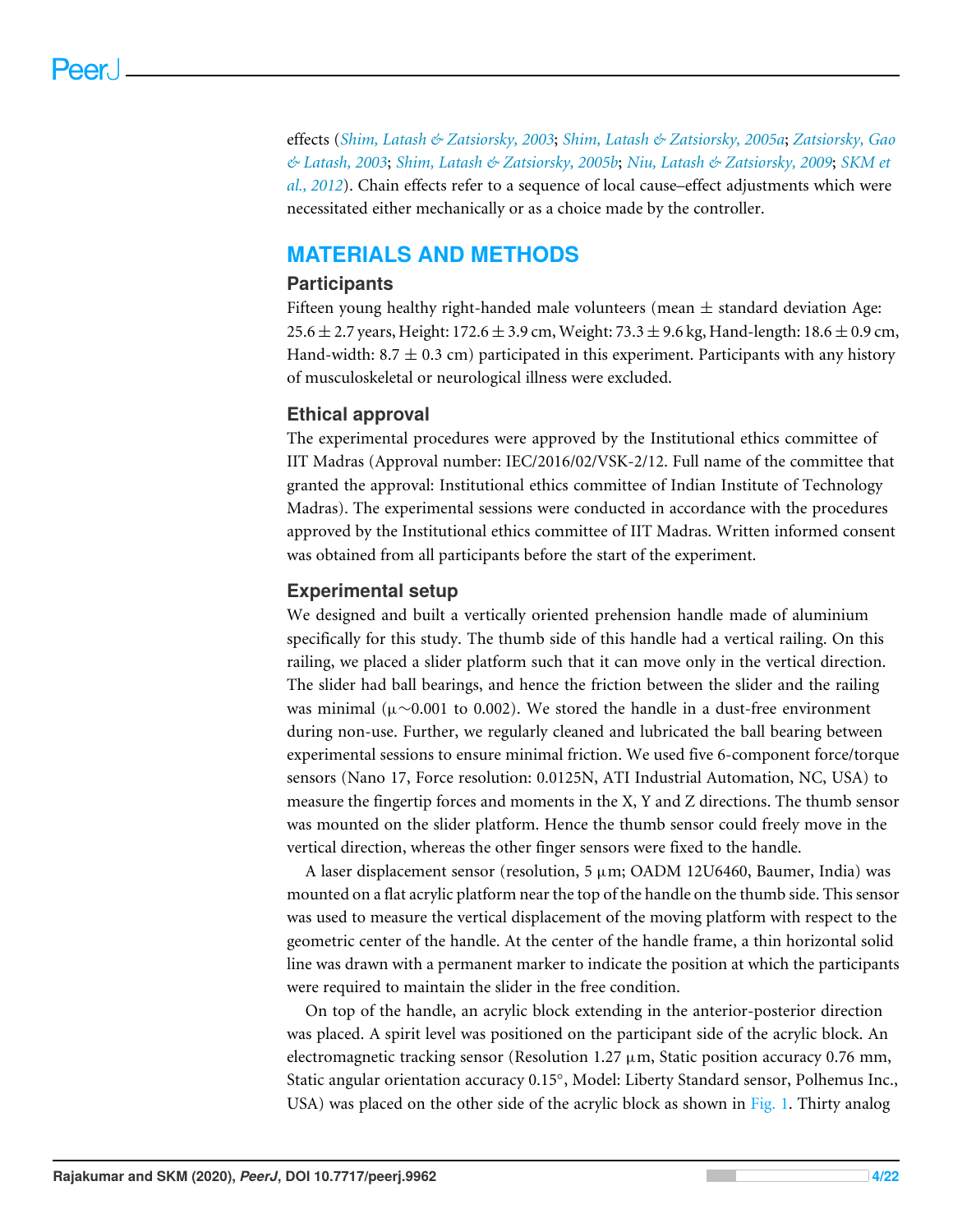

**Figure 1 Experimental apparatus.** (A) Schematic diagram of a participant holding the handle Thumb side of the handle is shown. The entire handle setup was suspended from a wooden frame using nylon rope passing through a hollow PVC pipe. The PVC pipe allowed slight movement of the rope (and handle) but not undesirable large amplitude movement of the handle. The participant was required to lift the handle from its suspended position by two cm vertically, thus causing a slack of the nylon rope during the trial recording. The transmitter of the electromagnetic tracking system was placed a few cms away from the handle to avoid distortion. (B) Schematic diagram of the experimental setup ATI Nano 17 force sensors mounted on the handle frame (20 cm  $\times$  1 cm  $\times$  3 cm) to measure the forces of fingers (I-Index, M-Middle, R-Ring, Little-L, Th-Thumb). The geometric centre of the handle is represented by the symbol '**X** on the slider. The centres of the force sensors (excluding the thumb) were placed at a distance two cm apart from each other. Two solid horizontal lines were drawn (one on the slider and the other on the handle frame between middle and ring fingers). In free condition, the slider platform can translate over vertical railing such that it can theoretically move from point C to point D. The maximum possible vertical displacement of the slider platform and hence the thumb sensor was seven cm. The horizontal distance between the grasping surfaces of the thumb and finger sensors was 6.5 cm. We covered the surface of all the force sensors with 100 grit sandpaper. Mass of the slider platform was 0.101 kg. The mass of the entire handle, including the slider was 0.535 kg. To bring the whole object center of mass close to the geometric center of the handle, a rectangular aluminium counter-weight of 0.035 kg was placed close to the bottom, on the thumb side of the handle.

Full-size DOI: 10.7717/peerj.9962/fig-1

signals from the force/torque sensors  $(5 \text{ sensors} \times 6 \text{ components})$  and single-channel analog laser displacement data were digitized using NI USB 6225 and 6002 at 16-bit resolution (National Instruments, Austin, TX, USA). This data was synchronized with six channels of processed, digital data from the electromagnetic tracker. The data were collected at 100 Hz.

#### **Experimental procedure**

Participants washed their hands with mild soap and water before the beginning of the experiment. Friction experiment was performed first, followed by the Prehension experiment.

#### **Friction experiment**

We designed a device that consists of a six-component force/torque sensor (Nano 25; ATI Industrial Automation, Garner, N.C) mounted on the top of the aluminium platform. The platform moved linearly with the help of a timing belt-pulley system powered by a servomotor (*Savescu, Latash, & Zatsiorsky, 2008*; *Park et al., 2014*). A customized LabVIEW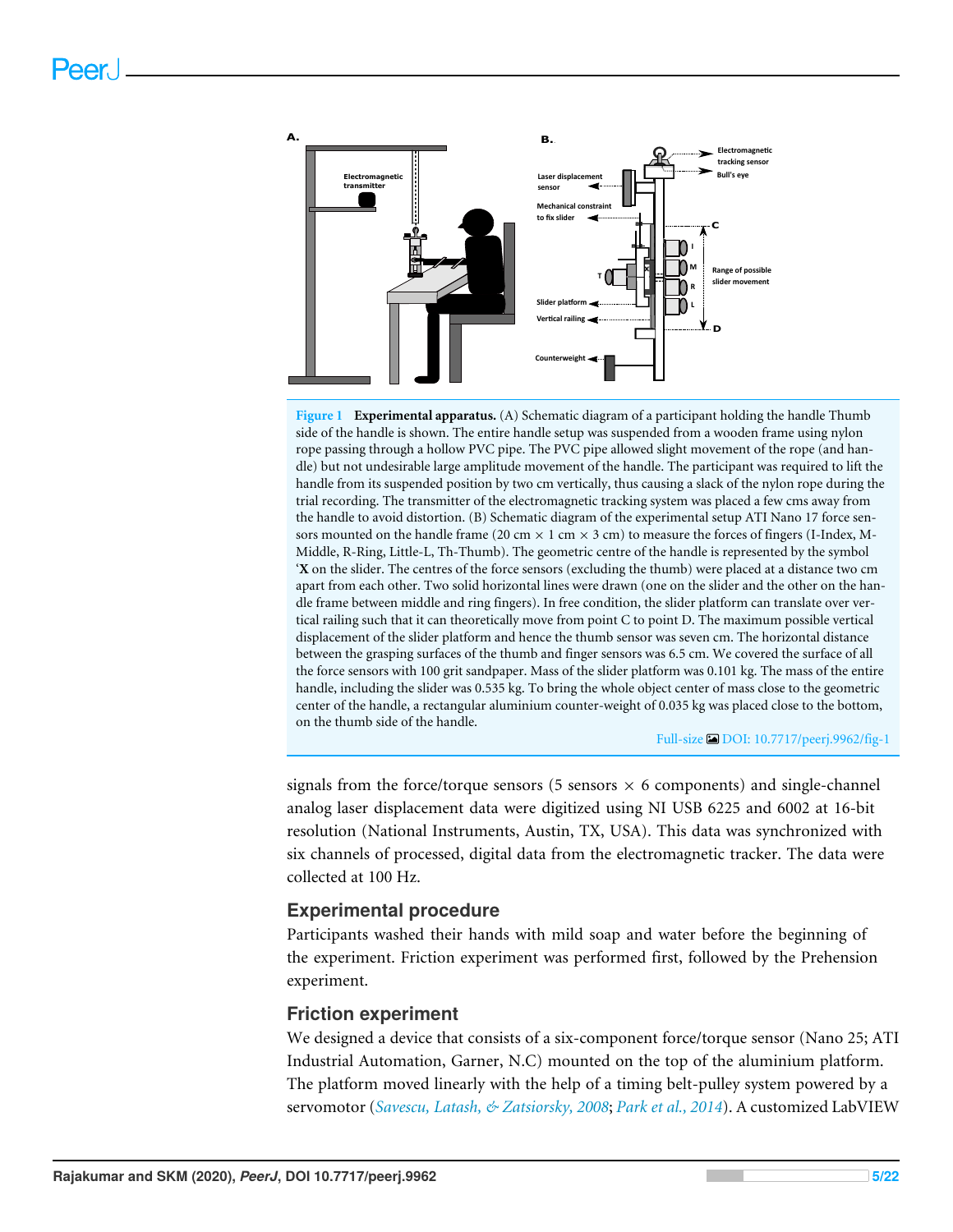program was written for the data collection and to control the operation of the motor. Forearm and wrist movements of the participants were arrested by Velcro straps while a wooden block was placed underneath the participant's palm for the steady hand and finger configuration. Participants were instructed to produce a constant downward normal force of 6N for 3s to initiate movement of the servomotor. Visual feedback of the normal force was shown on the computer monitor for the participant. The platform moved at a speed of six mm/s away from the participant. Data was collected from the index and thumb finger only. One trial per finger was conducted. The friction coefficient was computed by dividing the tangential force and normal force at the time of slip.

#### **Prehension experiment**

Participants were seated comfortably on a wooden chair with their forearm resting on the table. The right upper arm was abducted approximately 45° in the frontal plane, flexed 45° in the sagittal plane with the elbow flexed approximately about 90°. The natural grasping position can be achieved by supinating the forearm at 90°. The movements of the forearm and wrist were restricted by strapping them to the tabletop with Velcro.

The experiment involved a task that had two different conditions: ''fixed'' and ''free''. In the fixed condition, the vertical thumb slider was fixed securely using a mechanical constraint. This fixed position was such that the horizontal line passing through the center of the thumb sensor was precisely aligned with the solid horizontal line drawn at the center of the handle (i.e., between the center of the middle and ring finger sensors). In the free condition, this mechanical constraint was released so that the slider was free to vertically translate over the entire length of the vertical railing. Theoretically, the thumb sensor could move a maximum range of seven cm, approximately between the index finger and little finger. However, in the current study, we required the thumb platform to be maintained between middle and ring fingers. This was in addition to the requirement to maintain the handle in static equilibrium. The spirit level provided tilt feedback to the participant.

In both conditions, the task was to lift the handle vertically upward from the suspended position with their right hand to support the load of the handle with the fingers and thumb. The handle was required to be held in such a way that the fingertips' center approximately coincided with the center of each sensor. Eight participants performed free condition first followed by the fixed condition. The other seven participants performed fixed condition first followed by the free condition. The experimenter (but not the participant) could view the normal force of all fingers, slider's vertical displacement data, position and orientation of the handle. The trial started only after the participant held the handle in a stable manner and informed the experimenter to start. The participants were instructed to grasp and hold the handle vertical by maintaining the bubble in the bull's eye at the center throughout the trial. They were also instructed to lift the handle with all fingers in both conditions and position the horizontal line on the thumb platform matching the horizontal line drawn at the midline between the middle and ring finger in the free condition. Although the friction between the thumb platform and handle was low, it was not zero. The experimental task required some practice. Five practice trials were provided at the start of each condition (not analyzed). After practice, participants were able to follow the instruction and perform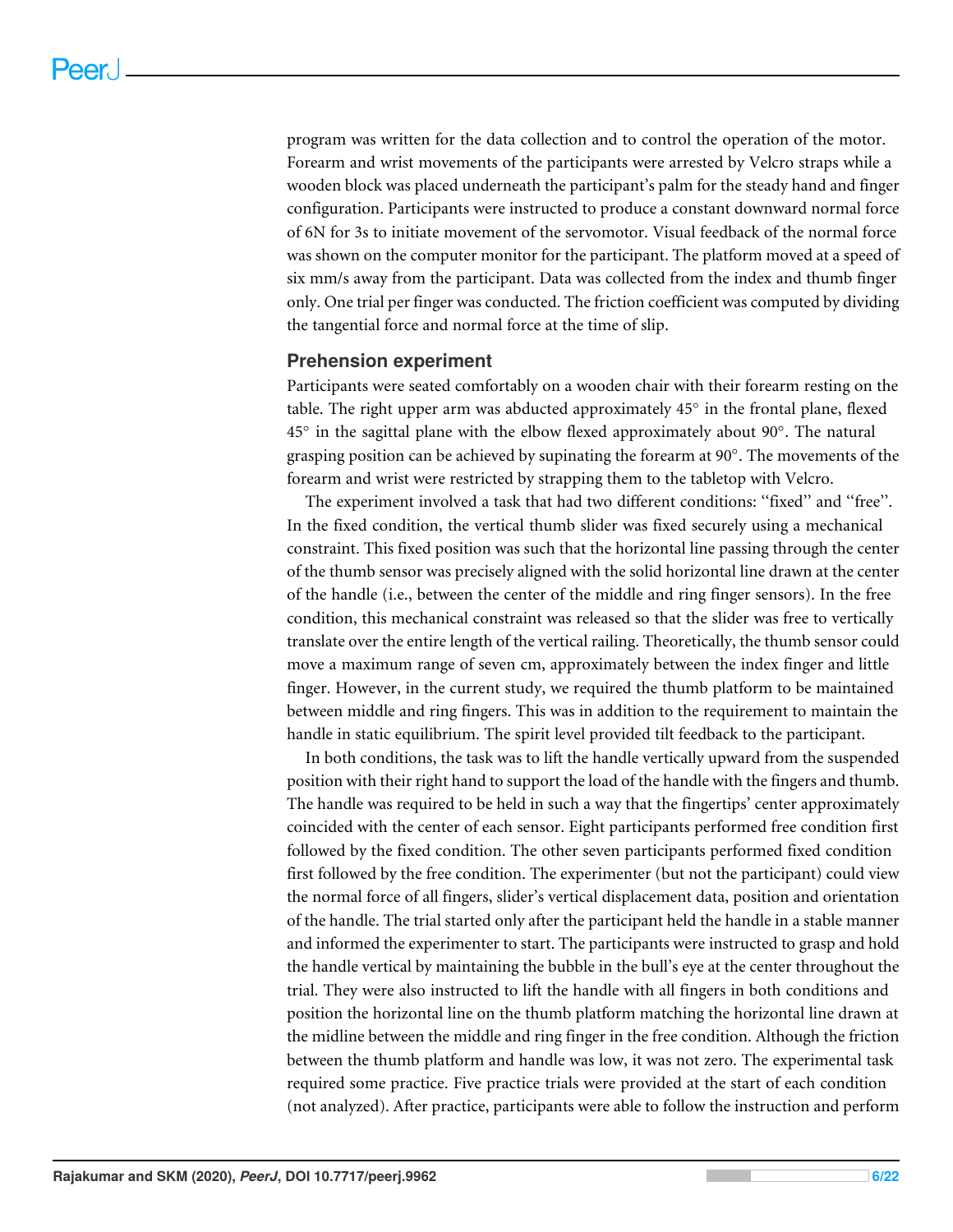the task successfully. Each experimental condition was conducted in a separate session. A rest period of one hour was provided between conditions. In each condition, thirty trials were recorded. Each trial lasted for ten seconds, with a minimum mandatory break period of thirty seconds between the trials. Additional rest was provided when the participants requested.

## **Data analysis**

The data was collected using a customized LabVIEW (LabVIEW Version 12.0, National Instruments) program, and offline analysis was performed in MATLAB (Version R2016b, MathWorks, USA). Force/Torque data were low-pass filtered at 15 Hz using second-order, zero phase lag Butterworth filter. We only considered the data between 2.5 and 7.5s (500 samples) for all the analyses to eliminate the start and end of trial effects.

#### **Normal force sharing (%)**

Normal force sharing of the individual fingers (excluding the thumb) was expressed in terms of percentage by taking the average across 500 samples of each trial and then averaged across all trials and participants.

#### **Safety margin**

Safety margin (SM) is the amount of extra normal force applied in addition to the minimally required normal force to avoid slipping of the handle. We computed SM for all fingers using the following equation (*Burstedt, Flanagan & Johansson, 1999*; *Pataky, Latash & Zatsiorsky, 2004*; *SKM et al., 2012*).

$$
SM(t) = \frac{\left[F_n - \frac{|F_t|}{\mu}\right]}{F_n} \tag{1}
$$

where  $\mu$  is the coefficient of friction between the finger pad and sandpaper, t refers to the time course of 5 s,  $F_n$  is the normal force, and  $F_t$  is the tangential force applied to the object. SM was calculated with the corresponding friction coefficient value  $\mu$  of each participant that was computed from the friction experiment data. The average friction coefficient of index and thumb computed across 15 participants were  $0.9689 \pm 0.0054$  and 0.9745  $\pm$  0.0109, respectively. For statistical analysis, Fisher's Z-transformed SM (SM<sub>z</sub>) values were found by using the following equation.

$$
SM_z = 0.5 * ln\left(\frac{1+SM}{1-SM}\right)
$$
\n<sup>(2)</sup>

#### **Statistics**

Statistical analyses were performed using R. Two-way repeated measures ANOVA were performed with the condition (2 Levels: Fixed and Free) X finger (5 Levels: Index, Middle, Ring, Little and Thumb) as factors for normal force, tangential force,*z*-transformed normal force sharing and safety margin. Sphericity test was performed on the data for all cases, and the number of degrees of freedom was adjusted using the Huynh-Feldt (H-F) criterion wherever required. Post-hoc pairwise comparisons were performed using Tukey test to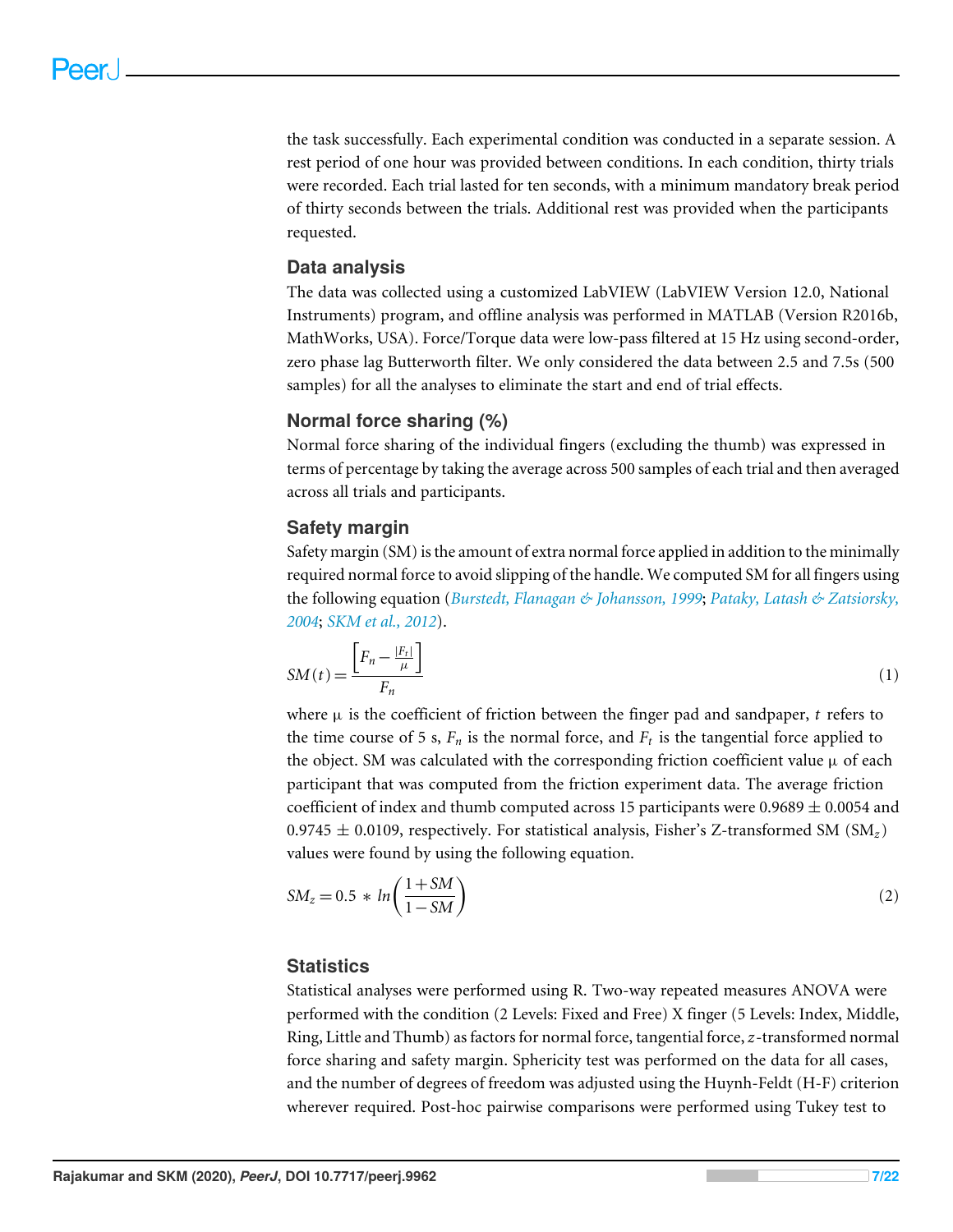explore the significance within the factors. We also performed an equivalence test using Two One-Sided *T*-test (TOST) approach (*Lakens, 2017*), to check for equivalence of the tilt angles and safety margin between fixed and free conditions. Furthermore, the equivalence test (TOST) was performed (both for absolute and % values) between the normal forces of the ring and little fingers during the free condition to check if they are comparable. The TOST test approach on the six comparisons (tilt angles, safety margin of index, middle, little fingers, normal forces of ulnar fingers, % of normal force share of the ulnar fingers) were performed with the desired statistical power of 95% having a sample size of 15.

# **RESULTS**

#### **Task performance**

The ideal performance of the task in both fixed and free condition would be to hold the object in static equilibrium. In the free condition, participants were also required to align the horizontal line on the slider to the horizontal line on the handle frame. Figure S1 (left and the right column) shows the time profiles of average normal force and average tangential force in the fixed and free condition. Note that the standard error of the means of the normal and tangential force of the individual fingers (excluding the thumb) in the free condition was found to be greater when compared to the fixed condition.

The tilt angles showed no statistically significant difference (fixed condition: Mean  $=$ 4.13°, SD = 2.31; free condition: Mean = 3.83°, SD = 1.82, t(28) = 0.395,  $p = 0.696$ ,  $d = 0.14$ ). The TOST procedure for the independent tilt angle samples was performed with the smallest effect size of interest  $(SESOI = 1.31)$  set as equivalence bounds (lower limit  $\Delta_L = -1.31$  and upper limit  $\Delta_U = 1.31$ ) obtained for the desired level of statistical power of 95%. The procedure revealed that the comparison was statistically equivalent (t(28) =  $-3.192$ ,  $p = 0.00174$ ) as the observed effect size (d) falls within the equivalence bounds. The amount of deviation of the center of thumb sensor from the marked position on the handle frame was calculated. It was computed by finding the absolute difference between the maximum and minimum values of the laser displacement data within each trial. This difference was then calculated for all trials, averaged, and then averaged across participants. During the free condition, the average deviation of the marked horizontal line on the slider from the horizontal line on the handle was  $0.88 \pm 0.06$  mm.

# **Changes in normal force and tangential force in the thumb and the other fingers**

The normal force produced by the index finger (Mean  $= 1.65N$ , SEM  $= 0.15$ ) in free condition task was found to be greater than the normal force produced by the index finger (Mean  $= 1.63N$ , SEM  $= 0.11$ ) in fixed condition task. Hence, when plotted, the data of index finger normal force in fixed condition was found hidden under the plot of Index finger normal force during the free condition (see Fig. S1A). The average normal force of the middle, ring, little fingers and the thumb in free condition was significantly higher than that in the fixed condition. The average thumb tangential force in the free condition decreased significantly compared to the fixed condition. This decrease in the thumb's tangential force was compensated by the increase in the tangential force and normal force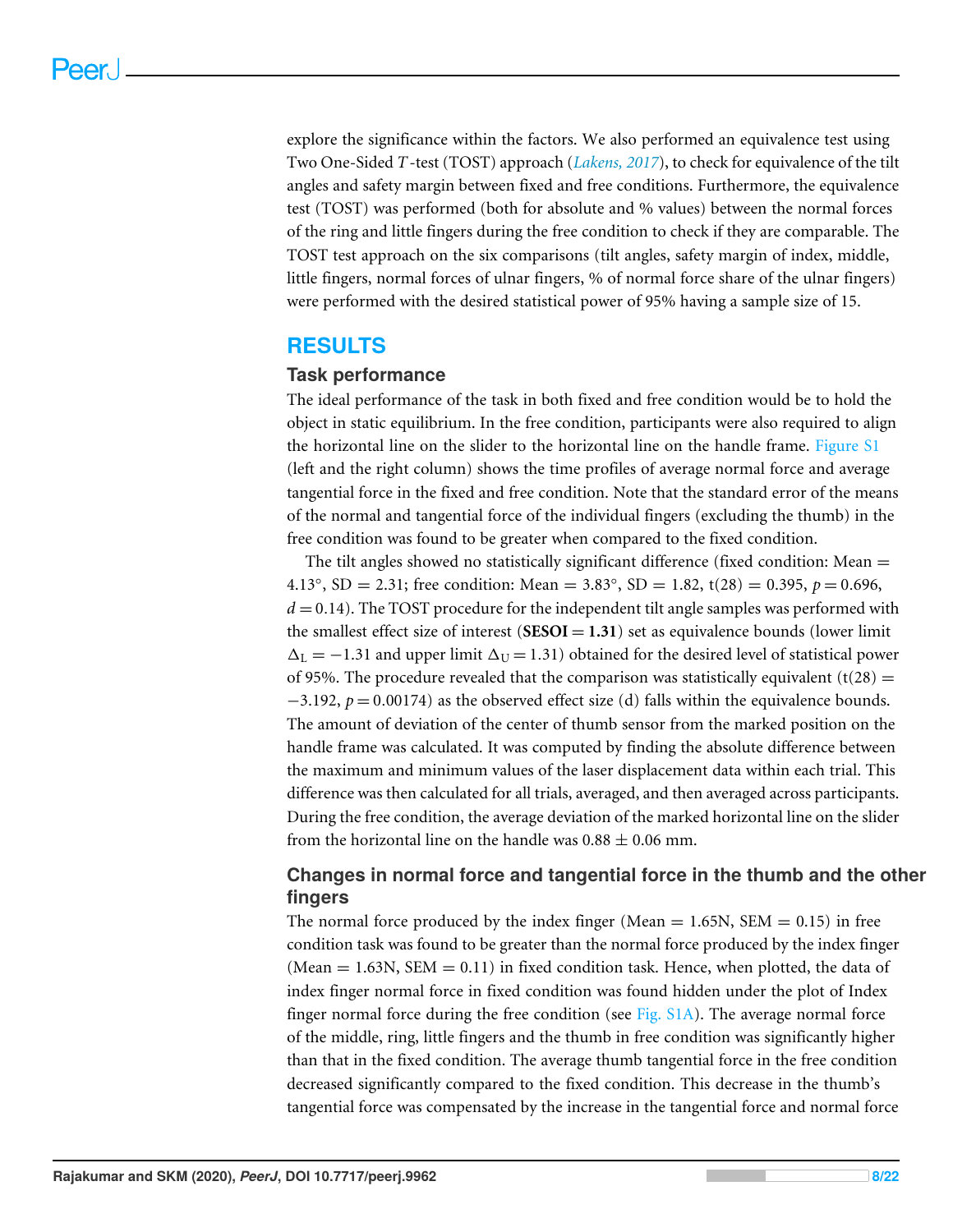

**Figure 2 Average normal force and tangential force of all fingers in different conditions.** (A) Average normal force of index, middle, ring, little and thumb in the fixed and free condition. The normal force of middle, ring, little and thumb fingers in the free condition significantly increased ( $p < 0.001$ ) compared to fixed condition. (B) Average tangential force of index, middle, ring, little and thumb in the fixed and free condition. Thumb tangential force in the free condition significantly decreased (*p* < 0.001) compared to fixed condition. Ring and little finger tangential force in the free condition significantly increased ( $p <$ 0.001) compared to fixed condition. The columns and error bars indicate means and standard error of means.

Full-size DOI: 10.7717/peerj.9962/fig-2

of the ring and the little fingers to maintain the handle in static equilibrium during the free condition. We found that the normal force of the little finger was not statistically different from the normal force of the ring finger in the free condition (Ring finger: Mean = 2.69N, SD = 0.84; Little finger: Mean = 2.86N, SD = 0.71, t(14) = −0.543, *p* = 0.596,  $d<sub>z</sub> = 0.14$ ). By employing the TOST procedure (*Lakens, 2017*), with equivalence bounds of  $\Delta_I = -0.93$  and  $\Delta_{II} = 0.93$  for a desired statistical power of 95%, dependent samples of normal forces of the ulnar fingers were found to be statistically equivalent  $(t(14) = 3.059$ ,  $p = 0.00425$ ). As the observed effect size( $d_z = 0.14$ ) falls within the equivalence bounds, this comparison was deemed to be equivalent.

This was true in both the absolute and % values of the normal forces. The averages (across time, trials, and participants) of normal force and tangential force can be seen in Figs. 2A and 2B.

A two-way repeated-measures ANOVA on average normal force with factors condition and finger showed a significant main effect of condition ( $F_{(0.76,10.64)} = 85.44; p < 0.001$ ,  $\eta^2$ <sub>p</sub> = 0.85) corresponding to a significantly higher (*p* < 0.001) normal force in free condition compared to fixed condition. There was a significant main effect of the finger  $(F_{(2.24,31.36)} = 259.23; p < 0.001, \eta^2$ <sub>p</sub> = 0.94) corresponding to a significantly higher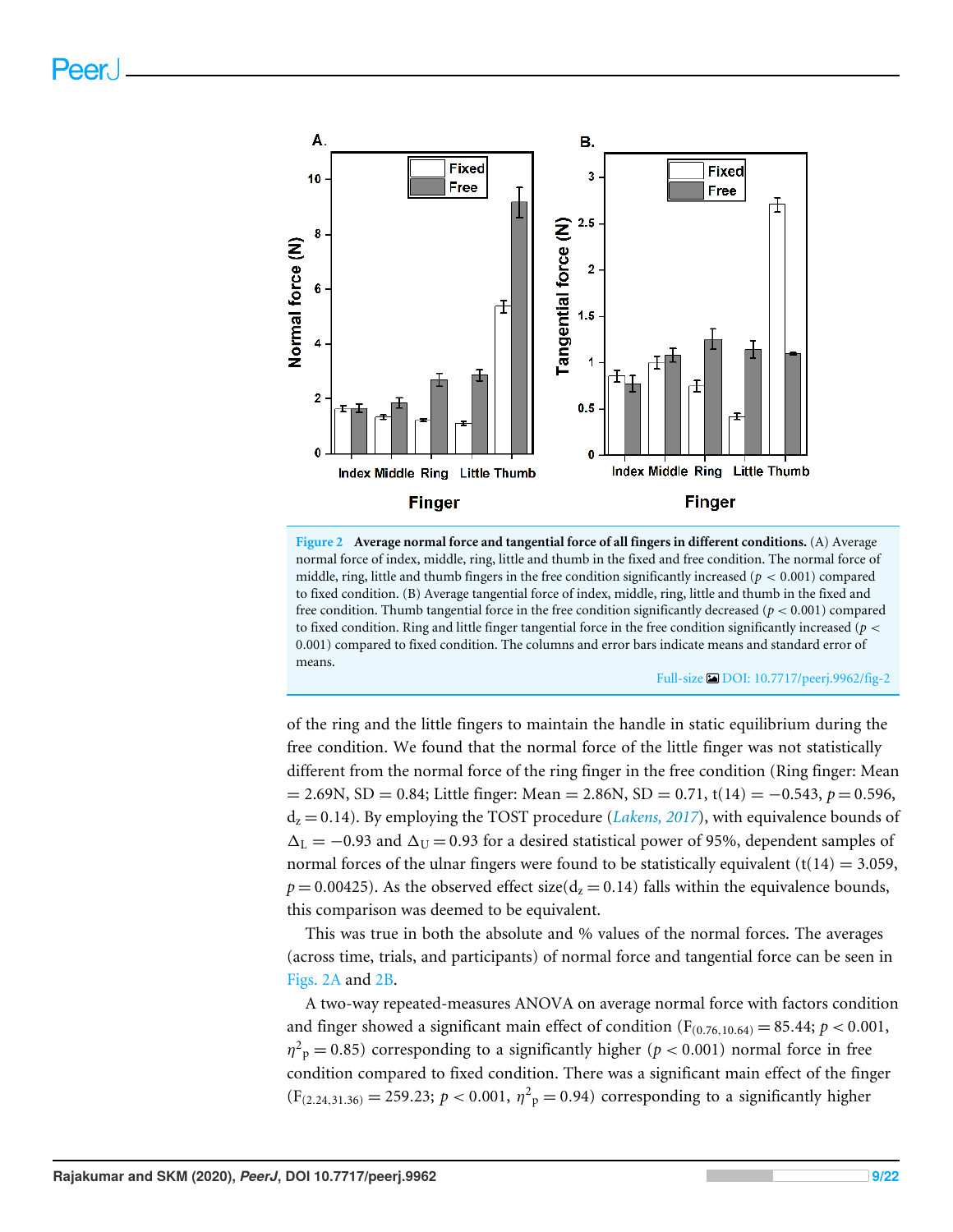$(p < 0.001)$  normal force for thumb than other fingers. To check for differences between fingers other than the thumb, we performed a one-way ANOVA. However, we did not find any such difference in the normal force of individual fingers other than the thumb. The interaction condition x finger was significant  $(F_{(3.04,42.56)} = 56.70; p < 0.001, \eta^2$  $_p = 0.80$ ) reflecting the fact that the average normal force of thumb in free and fixed condition(9.16N & 5.36N) was significantly higher than the other fingers index(1.65N) &1.63N), middle(1.84N &1.33N), ring(2.69N&1.21N) and little(2.86N & 1.09N). The normal force of the little finger (2.86N) in the free condition is significantly greater than the normal force of the index (1.63N, *p* < 0.01), middle (1.33N, *p* < 0.001), ring (1.21N,  $p < 0.001$ ) fingers in fixed condition and index finger (1.65N,  $p < 0.05$ ) in the free condition. Ring finger normal (2.69N) in the free condition is significantly greater than the normal force of the index  $(1.63N, p < 0.05)$ , middle  $(1.33N, p < 0.01)$ , ring  $(1.21N, p < 0.01)$  $p < 0.001$ ) and little (1.09N,  $p < 0.001$ ) fingers in the fixed condition.

The effects of condition on average tangential force were significant  $(F_{(0,91,12,74)} = 13.44;$  $p$  < 0.01,  $\eta^2$ <sub>p</sub> = 0.5) according to two-way repeated-measures ANOVA. A significant main effect was found for finger ( $F_{(3,8,53,2)} = 46.87; p < 0.001, \eta^2 \text{p} = 0.77$ ). This indicated that the thumb tangential force was different from other fingers. Pairwise comparisons showed that the tangential force of the ring and little finger increased significantly ( $p < 0.001$ ) in free condition (1.25N, 1.14N) compared to fixed condition (0.74N, 0.41N). Interaction effects were significant  $(F_{(3.64,50.96)} = 127.54; p < 0.001, \eta^2 \text{p} = 0.90)$  for condition x finger reflecting the fact that the average thumb tangential force decreased significantly  $(p < 0.001)$  in free condition(1.09N) compared to fixed condition(2.70N). The average thumb tangential force in fixed condition  $(2.70N)$  is significantly greater ( $p < 0.001$ ) than the average tangential force of index (0.85N, 0.77N), middle (1N, 1.08N), ring (0.74N, 1.25N), and little finger (0.41N, 1.14N) in fixed and free conditions. The average tangential force of little finger in fixed condition (0.41N) significantly decreased than the ring (1.25N, *p* < 0.001) and thumb (1.09N, *p* < 0.001) in free condition, index (0.85N, *p* < 0.01; 0.77N,  $p < 0.05$ ) and middle finger (1N,  $p < 0.001$ ; 1.08N,  $p < 0.001$ ) in both conditions. Ring finger tangential force in free condition (1.25N) is significantly greater than the index finger index  $(0.85N, p < 0.01; 0.77N, p < 0.001)$  in both conditions. In free condition, the tangential force of the little finger (1.14N) is significantly greater ( $p < 0.01$ ) than the tangential force of ring finger in fixed condition (0.74N). Thumb tangential force in free condition (1.09N) is significantly greater ( $p < 0.05$ ) than the ring finger in fixed condition  $(0.74N).$ 

#### **Force sharing of the normal forces**

Normal force sharing was different between the two conditions. We observed a significant main effect of condition ( $F_{(1,14)} = 13.83; p < 0.01, \eta^2$ <sub>p</sub> = 1.06) on the normal force sharing of the individual fingers other than the thumb. Index ( $p < 0.001$ ) and middle ( $p < 0.05$ ) finger contributed significantly lesser normal force share in free condition compared to the fixed condition (see Fig. 3)**.** Further, the percentage of normal force shared by the ring finger was not statistically different from the percentage of normal force shared by the little finger during the free condition (Ring finger: Mean  $=$  30.97%, SD  $=$  8.25; Little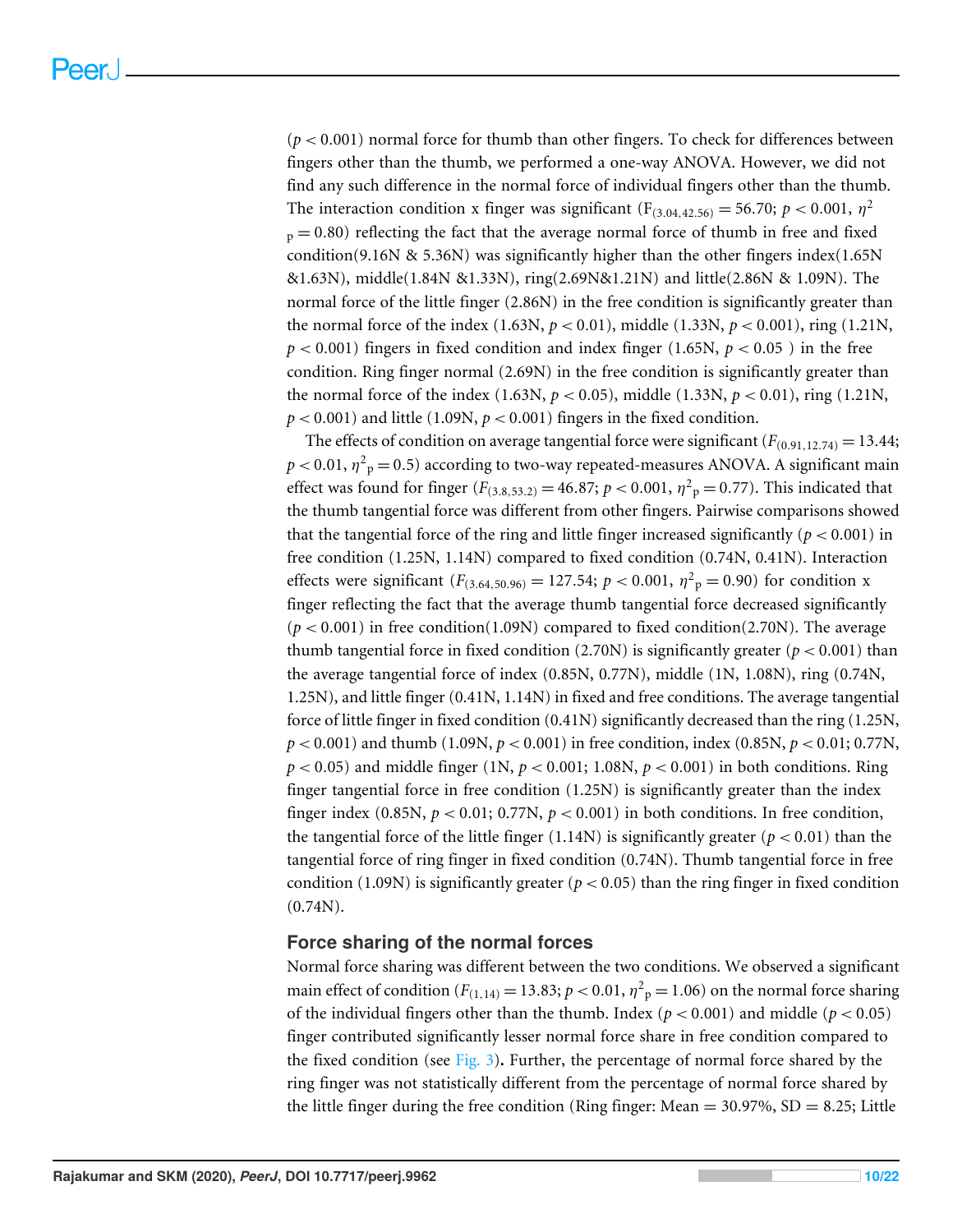

**Figure 3 Normal force sharing in %.** Share of the normal force individual fingers other than the thumb for fixed (white) and the free (grey) condition is expressed as a percentage of total normal force. In the free condition, normal force share of the ring ( $p < 0.05$ ) and little ( $p < 0.001$ ) finger significantly increased compared to fixed condition. Index ( $p < 0.001$ ) and middle ( $p < 0.05$ ) finger showed a reduction in the normal force share in the free condition in comparison to the fixed condition. Full-size DOI: 10.7717/peerj.9962/fig-3

finger: Mean = 33.35%, SD = 7.20, t(14) = -0.655,  $p = 0.523$ ,  $d<sub>z</sub> = 0.16$ ). However, the TOST procedure confirmed that the comparison was statistically equivalent  $(t(14) = 2.947,$  $p = 0.0053$ ), as the observed effect size was significantly within the equivalence bounds of  $\Delta_L = -0.93$  and  $\Delta_U = 0.93$ .

#### **Changes in Safety Margin due to condition and fingers**

Safety margin changed between the two conditions. A two-way repeated-measures ANOVA was performed using the factors condition and finger. Both factors, condition  $(F_{(0.89,12.46)} = 50.40; p < 0.001, \eta^2 \text{ p} = 0.78)$  and finger  $(F_{(3.44,48.16)} = 29.26; p < 0.001,$  $\eta^2$ <sub>p</sub> = 0.67) showed statistical significance. Post-hoc pairwise comparisons showed significantly higher  $SM<sub>z</sub>$  for ring finger ( $p < 0.05$ ) and thumb ( $p < 0.001$ ) in the free condition when compared to fixed condition. Interaction effect also showed statistically significant difference ( $F_{(3.56,49.84)} = 66.11; p < 0.001, \eta^2$ <sub>p</sub> = 0.82) for the safety margin between the factors. The safety margin of the thumb in the free condition (1.34) is significantly greater ( $p < 0.001$ ) than the safety margin of the index (0.45, 0.55), middle (0.20, 0.35), ring (0.37, 0.56) and little (0.70, 0.66) in fixed and free conditions. Middle finger safety margin during free condition (0.35) is significantly ( $p < 0.01$ ) lower than the little (0.70, 0.66) in both conditions. In fixed condition, middle finger safety margin (0.20) decreased significantly compared to the little finger  $(0.70, p < 0.001; 0.66, p < 0.001)$  in both conditions, index (0.45,  $p < 0.01$ ) and ring (0.37,  $p < 0.001$ ) in the free condition, thumb  $(0.51, p < 0.01)$  in the fixed condition.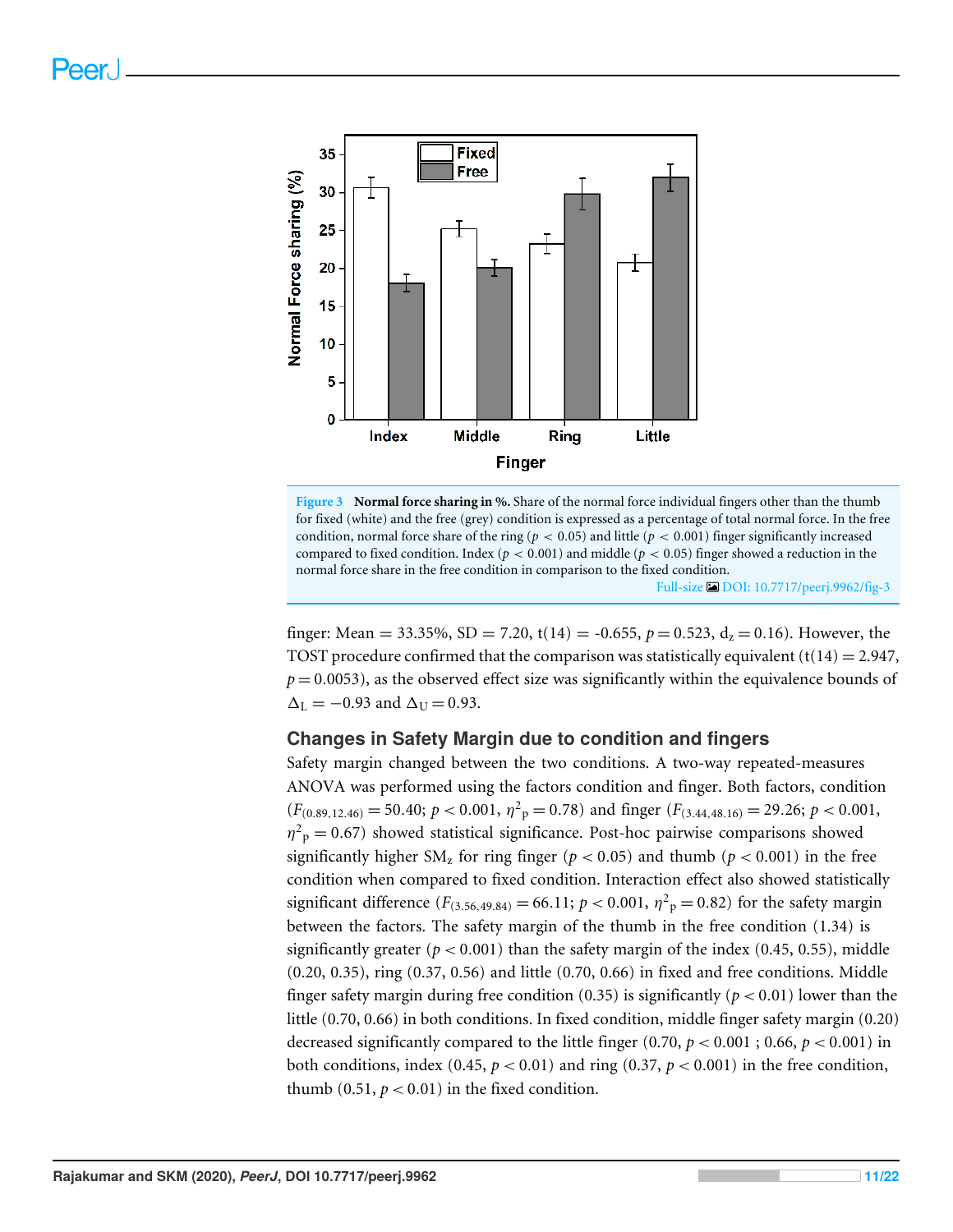

**Figure 4 Safety margin of individual fingers and thumb in fixed and free conditions.** Safety margin of thumb ( $p < 0.001$ ) and ring ( $p < 0.05$ ) finger in the free condition significantly increased compared to the fixed condition. Safety margin of the index, middle and little fingers in free condition were found to be equivalent to the safety margin of the corresponding fingers in the free condition. Full-size DOI: 10.7717/peerj.9962/fig-4

In addition to this, the safety margin of index finger (Mean  $= 0.45$ , SD  $= 0.26$ ) in fixed condition was not statistically different (t(28) = -1.031,  $p = 0.311$ ,  $d = 0.37$ ) from safety margin of index finger (Mean  $= 0.55$ , SD  $= 0.25$ ) in free condition. Similarly, the safety margin of middle (Mean =  $0.20$ , SD =  $0.19$ ) and little fingers (Mean = 0.70,  $SD = 0.19$ ) in fixed condition was not significantly different (Middle: t(28) = -1.796,  $p = 0.0833$ ,  $d = 0.64$ ; Little finger: t(28) = 0.582,  $p = 0.565$ ,  $d = 0.20$  ) from safety margin of middle (Mean  $= 0.35$ , SD  $= 0.28$ ) and little finger (Mean  $= 0.66$ , SD  $= 0.19$ ) in free condition. We observed a statistical equivalence among the safety margin of index (t(28) = 2.557,  $p = 0.00814$ ), middle (t(28) = 1.792,  $p = 0.042$ ) and little fingers (t(28) =  $-3.005$ ,  $p = 0.00277$ ) between the fixed and free condition as their observed effect sizes falls within the equivalence bounds of  $\Delta_L = -1.31$  and  $\Delta_U = 1.31$ . We confirmed them through TOST *T*-test. These findings are illustrated in Fig. 4.

# **DISCUSSION**

In our study, participants attempted to maintain the handle in static equilibrium both during the fixed and free conditions. In the fixed condition, when the mechanical constraint was used to restrict the translation of the thumb vertically, the entire load of the handle was shared by the thumb and other fingers. In free condition, the thumb platform was made free to slide over the railing on the handle. The changes in friction that occurred on the surface between the thumb platform and handle can be perceived by the proprioceptors located in the thumb muscles and joints. This sensory information is communicated to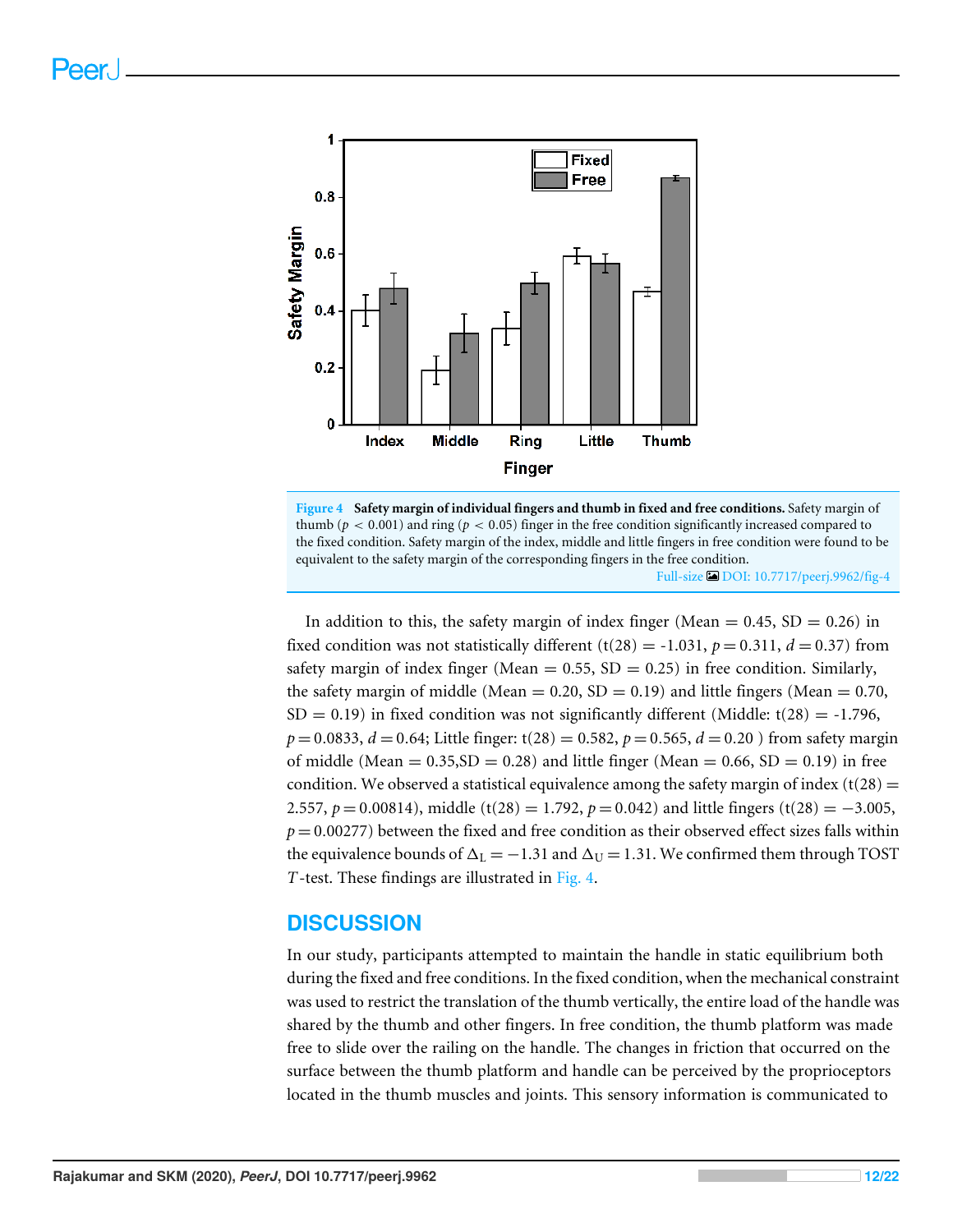the CNS via the afferent path. In response to that, CNS generates a motor command to the thenar muscles controlling the thumb. The critical difference between conditions is that in the ''free condition'' the thumb cannot apply desired vertical tangential force as found in the fixed condition. The tangential force of the thumb dropped from ∼2.7N to 1N during the free condition. The thumb could only produce 1N force without causing a translation of the slider. If the participant attempts to increase the tangential force above 1N, the thumb platform will slide upwards (violation of experimental instruction).

The drop in the thumb's tangential force caused an increase in the tangential force of virtual finger to overcome the weight of the handle. The tangential force of the virtual finger was ∼4.24N which was three times greater than the tangential force of the thumb (1.09N). This, in turn, could cause a tilt of the handle in the counter-clockwise direction. Such a tilt will disturb the rotational equilibrium of the handle. Eventually, there was a compensatory adjustment in the normal and tangential forces of the digits to retain the equilibrium of the handle. According to the mechanical advantage hypothesis, peripheral fingers (index and little) that have larger moment arms (for normal force) tend to produce greater normal force compared to the central fingers (middle and ring) having shorter moment arms during moment production tasks. Earlier, this hypothesis was tested in the pronation or supination moment production tasks to establish static stabilization of the handle when external torques were introduced to the handle. From their results (*Slota, Latash & Zatsiorsky, 2012*; *Zhang et al., 2009*), it was found that the peripheral fingers exert greater normal force. In our study, the applicability of the mechanical advantage hypothesis was examined to check whether the little finger (one among the peripheral fingers) produces a larger normal force compared to the ring finger (having shorter moment arm) to overcome the drop in thumb tangential force. As mentioned earlier, the drop in the thumb's tangential force could cause a tilt of the handle in the counter-clockwise direction. In order to overcome such tilt, clockwise moment (or supination moment) has to be produced by the normal forces of the ring and little finger. Hence, we expected that the little finger would produce greater normal force than the ring finger, causing supination moment in-order to bring the handle back to its equilibrium state.

However, we observed that both the ulnar fingers exerted a statistically equal absolute normal force (in Newton) and normal force sharing (in terms of %). The results of our current study are not in agreement with the mechanical advantage hypothesis as the ulnar fingers exerted comparable normal forces. This might be due to the lesser mass of the handle when compared to the studies (*Shim, Latash & Zatsiorsky, 2005a*; *Gao, Latash & Zatsiorsky, 2006*) which found support for the mechanical advantage hypothesis. Further, in other studies (*Shim, Latash & Zatsiorsky, 2005a*; *Zatsiorsky, Gregory & Latash, 2002*), external torques imposed to the handle was in the range of Newton-meter (Nm). In our study, counter-clockwise tilt caused due to the drop in the thumb's tangential force was in the range of Newton-centimeter (Ncm) which is comparatively lesser. Also, not all the results of a study on finger coordination during the moment production on a mechanically fixed object (*Shim, Latash & Zatsiorsky, 2004*) supported the mechanical advantage hypothesis. One similarity between our study and that of *Shim, Latash & Zatsiorsky (2004)* was that the task involved moment production by the fingers (other than the thumb). However, in our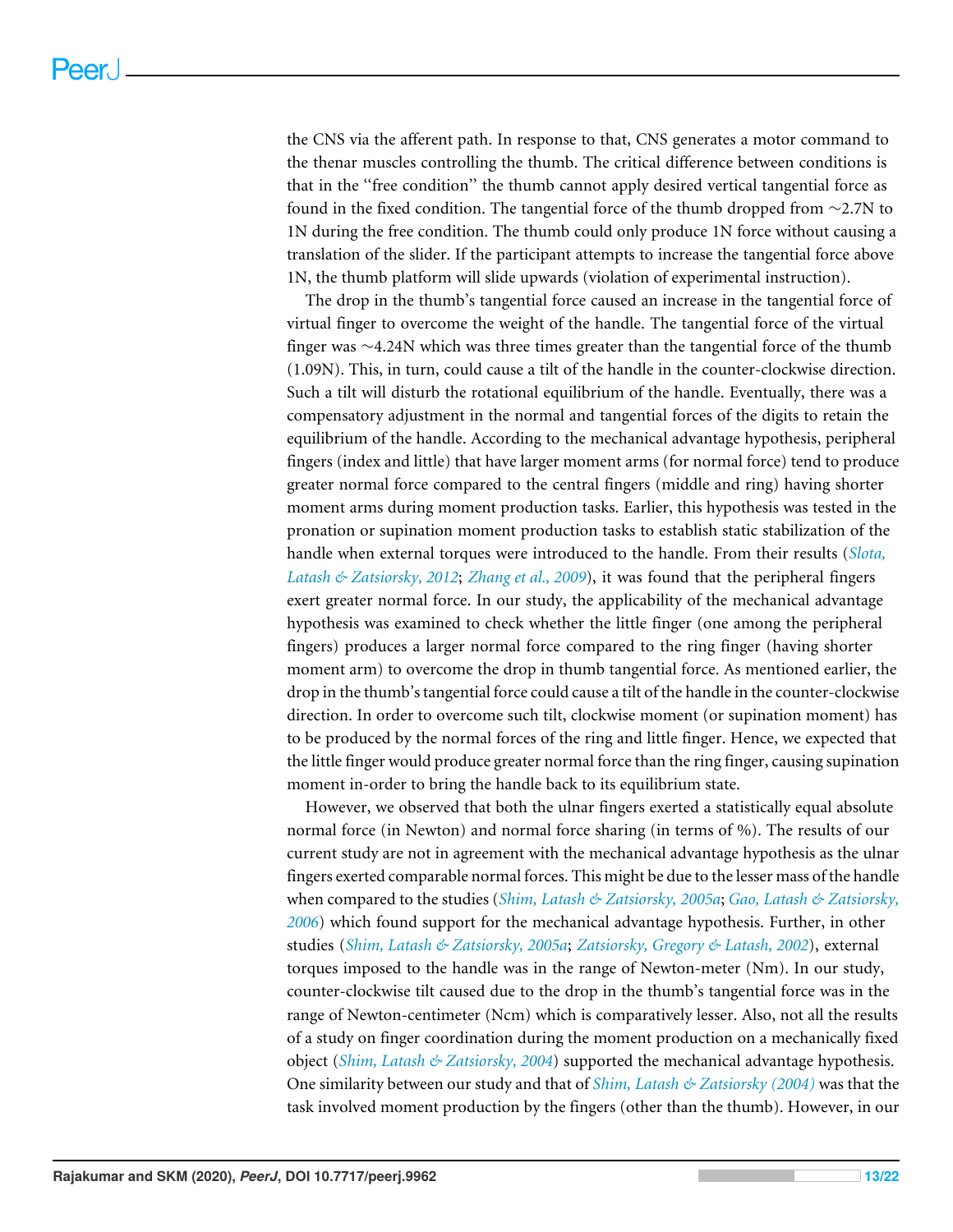study, change in thumb forces are not due to the external torque introduced to the handle but rather due to the artificial (''forced'') reduction in the thumb contribution to hold the handle. Perhaps, further research is needed with different conditions to check whether there is a monotonic relationship between the finger moment arm and force during various conditions in such tasks involving an artificial reduction in thumb contribution.

The central nervous system probably has chosen to increase tangential forces of ulnar fingers, naturally accompanied by an increase in their normal forces. The increase in normal forces of ulnar fingers would disturb the horizontal equilibrium of the handle (see Fig. 5). Consequently, thumb's normal force increased to 9N (almost doubled compared to thumb's normal force in fixed condition). This helped to balance the forces in the horizontal direction and also to avoid slipping of the thumb slider downwards (*Burstedt, Edin & Johansson, 1997*). We believe that the normal force of the thumb increased in a ''feed-forward'' manner. A 'non-slip strategy' (*Edin, Westling & Johansson, 1992*) for the thumb by raising the safety margin of the thumb (see Fig. 4) when there was a vertical unsteadiness at the slider platform was chosen by the system. In contrast, if the normal forces of the thumb remain the same or decrease, there will be an increase in the clockwise moment caused due to the ulnar fingers. This would result in the rotation of the handle in the clockwise direction (see Fig. S3). We further examined whether there is any shift in center of pressure (COP) of the fingers and thumb in the vertical direction to compensate the tangential force drop in the thumb. So, we performed a planned pairwise comparison on the difference in COP shift from the initial to the final point between the conditions. We found that there was not any significant difference in all the fingers and thumb.

By definition, the safety margin is meant to be the amount of extra normal force applied to avoid slipping. From the results of our study, we could observe a significant increase in the safety margin of the ring finger as there was a rise in the normal force of ring finger to compensate for the drop in the tangential force of the thumb. It is known that the tangential force of the virtual finger increases to compensate for the drop in the tangential force of the thumb in order to preserve the vertical equilibrium of the handle. Prior studies (*Radwin et al., 1992*; *Kinoshita, Murase & Bandou, 1996*; *Zatsiorsky, Li & Latash, 1998*; *Aoki, Francis & Kinoshita, 2003*) have shown that the index and middle fingers play a major role in producing greater forces compared to the ring and little finger. Next to the thumb, the index finger is considered to contribute in a great way for the independent force control (*Jones & Kamper, 2018*). Meanwhile, the middle finger (one among the central finger) was responsible for supporting the weight of the handle (*Zatsiorsky, Gregory & Latash, 2002*). Therefore, we speculated that the index and middle finger would share a greater tangential force compared to the ring and little finger during the multi-finger prehension task (see Fig. 6). However, it cannot be accompanied by the greater share of normal forces as it could cause a further tilt in the counter-clockwise direction. Hence, we expected that there would be a drop in the normal force of the index and middle finger in the free condition. We considered this as the first option (see Fig. 6B). Alternatively, it is possible that the normal and tangential forces of the radial fingers would decrease while the forces of the ulnar fingers would increase to compensate for the drop in the tangential force of the thumb (see Fig.  $6C$ ). Finally, as the third option, it is possible that there will be no changes in the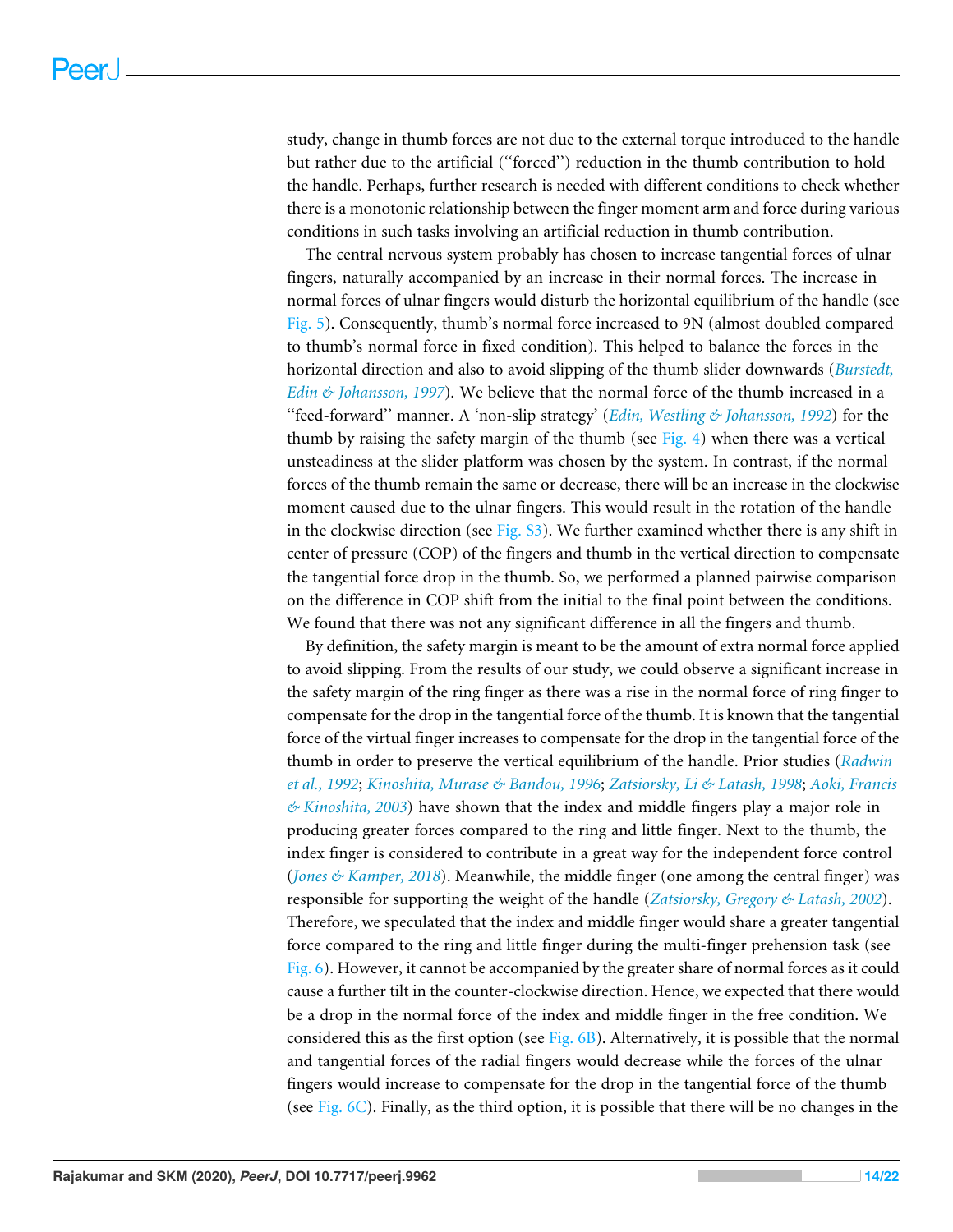

**Figure 5 Force and moment distribution pattern in fixed and free condition.** The length of the arrow approximately corresponds to the absolute magnitude of the force. In fixed condition, moment due to normal force of virtual finger is approximately zero and moment due to normal force of thumb is minimal, so both are not represented. Note the magnitude of virtual finger tangential force and thumb tangential force remained almost the same in the fixed condition. In free condition, '+' sign indicates anticlockwise moment and '-' sign indicates clockwise moment. The decrease in the tangential force of thumb and an increase in the virtual finger tangential force is shown.

Full-size DOI: 10.7717/peerj.9962/fig-5

normal and tangential forces of radial fingers, but both normal and tangential forces of ulnar fingers increase significantly when compared with the fixed condition (see Fig. 6D). We observed that our results were similar to the third option.

According to our second hypothesis, there will be a significant drop in the safety margin of the index and middle finger during the free condition compared to fixed condition. Contrary to our expectations, the safety margin of the index and middle finger showed no statistical difference between the fixed and free conditions. Hence, our findings were not in agreement with the second hypothesis, as well. One question that arises here is whether we can define safety margin in this case since the slider was frictionless, and by definition, safety margin does not exist when friction is zero. Friction was minimal (non-zero) between the slider and the handle due to the presence of ball bearings. Friction was much higher between the thumb and the ATI Nano sensor (∼0.97, consistent with other studies). If any slip happens, it would first happen at the interface of the slider and the railing, not the sensor and finger. The instruction was to hold the thumb platform in position by matching the horizontal line on the thumb platform to the horizontal line drawn at the midline between the middle and ring finger. The participants followed the instruction without causing any vertical sliding of the thumb platform. Therefore, the safety margin of the thumb is defined and increased in the free condition.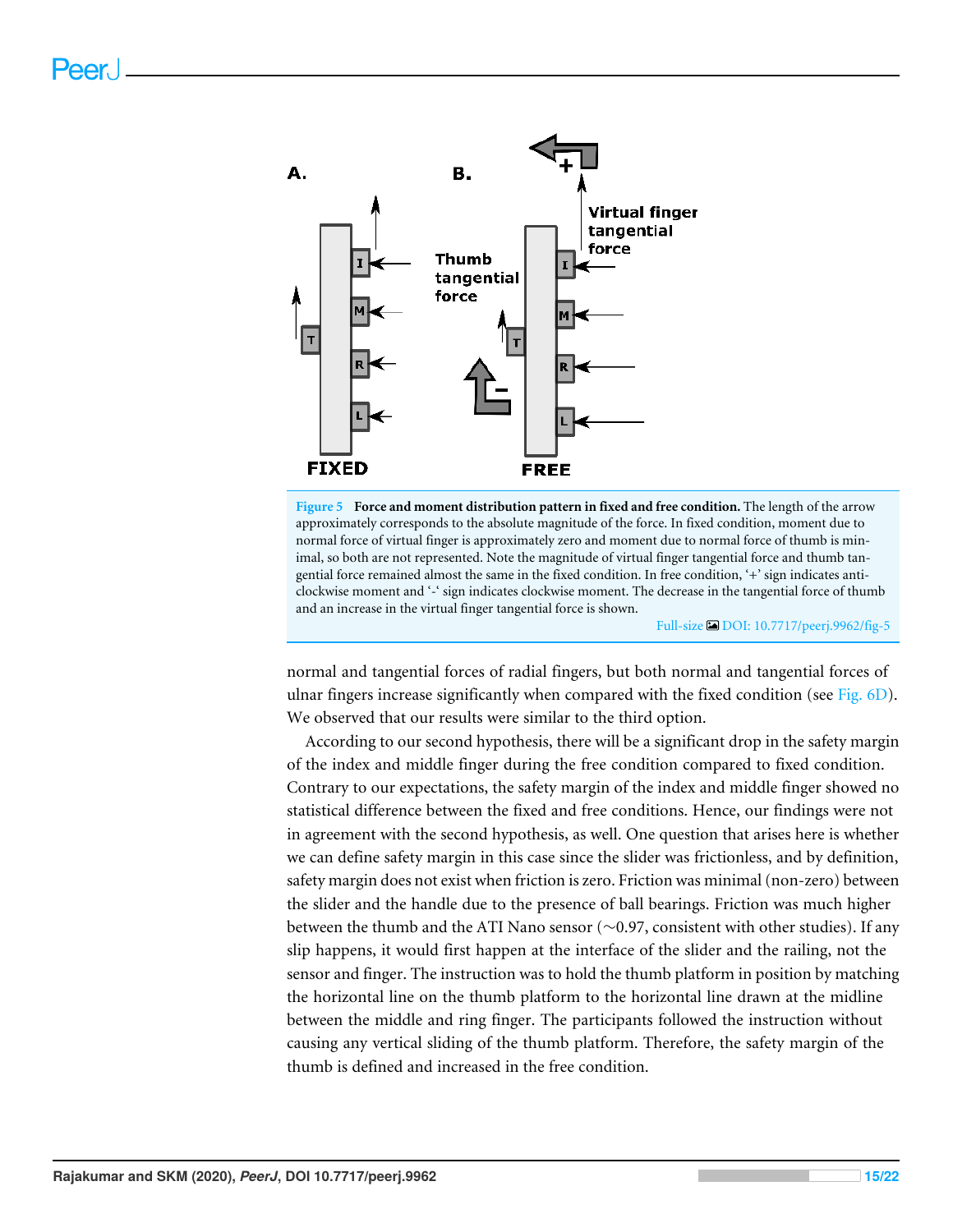

**Figure 6 Different possibilities of changes during free condition.** Three different possibilities that we could expect when there is a change in the force of the thumb due to the artificial reduction of thumb contribution to holding the object. The length of the arrow signifies the magnitude of the force exerted. (A) Force distribution during the fixed condition (B). Option 1 involves in raising the normal forces of ulnar fingers and tangential forces of radial fingers while decreasing the normal forces of radial fingers. (C) Option 2 involves increasing the normal and tangential forces of ulnar fingers while decreasing the normal and tangential forces of radial fingers. (D) Option 3 involves increasing both normal and tangential forces of the ulnar fingers and producing no change in the forces of radial fingers. NF refers to Normal force and TF refers to Tangential force. Sign '++' refers to increase, and '- -' refers to decrease. Full-size DOI: 10.7717/peerj.9962/fig-6

Due to the unsteady thumb platform, proprioceptors on the thumb detect the frictional change under the slider. The CNS, in turn, responds by necessitating the mechanical action of lowering tangential force of the thumb. The magnitude of thumb tangential force in free condition depended on the mass of the thumb platform. We consider this to be the first local change which initiated the synergic effect in the ring and little finger. In our current study, the following chain effect was observed during the free condition: mechanical constraint to fix the thumb in position was removed  $\rightarrow$  tangential force of the thumb decreases  $\rightarrow$  VF tangential force increases  $\rightarrow$  rise in the counter-clockwise moment  $\rightarrow$ compensated by the increase in the normal force of ring and little finger  $\rightarrow$  moment due to normal force of ring and little finger increases in the clockwise direction to counterbalance the rise in the counter-clockwise moment  $\rightarrow$  increase in the normal force of ring, and little fingers were compensated by the increase in the thumb's normal force. Thus, the change in the tangential force of the thumb resulted in the re-arrangement of normal force of all the fingers. This is evident from Fig. S2, where we observe an increase in the percentage change in the normal forces of all the fingers and thumb in free condition compared to the fixed condition. On the other hand, the percentage change in the tangential force of thumb decreased in the free condition. The local change of drop-in thumb tangential force results in the tilting of the handle in the counter-clockwise direction (*Niu, Latash & Zatsiorsky, 2007*). Meanwhile, synergic change of increasing the normal forces of the ulnar fingers brings about a compensatory tilt in the opposite direction. Therefore, it helps the handle to retain its rotational equilibrium. The normal and tangential force adjustment at thumb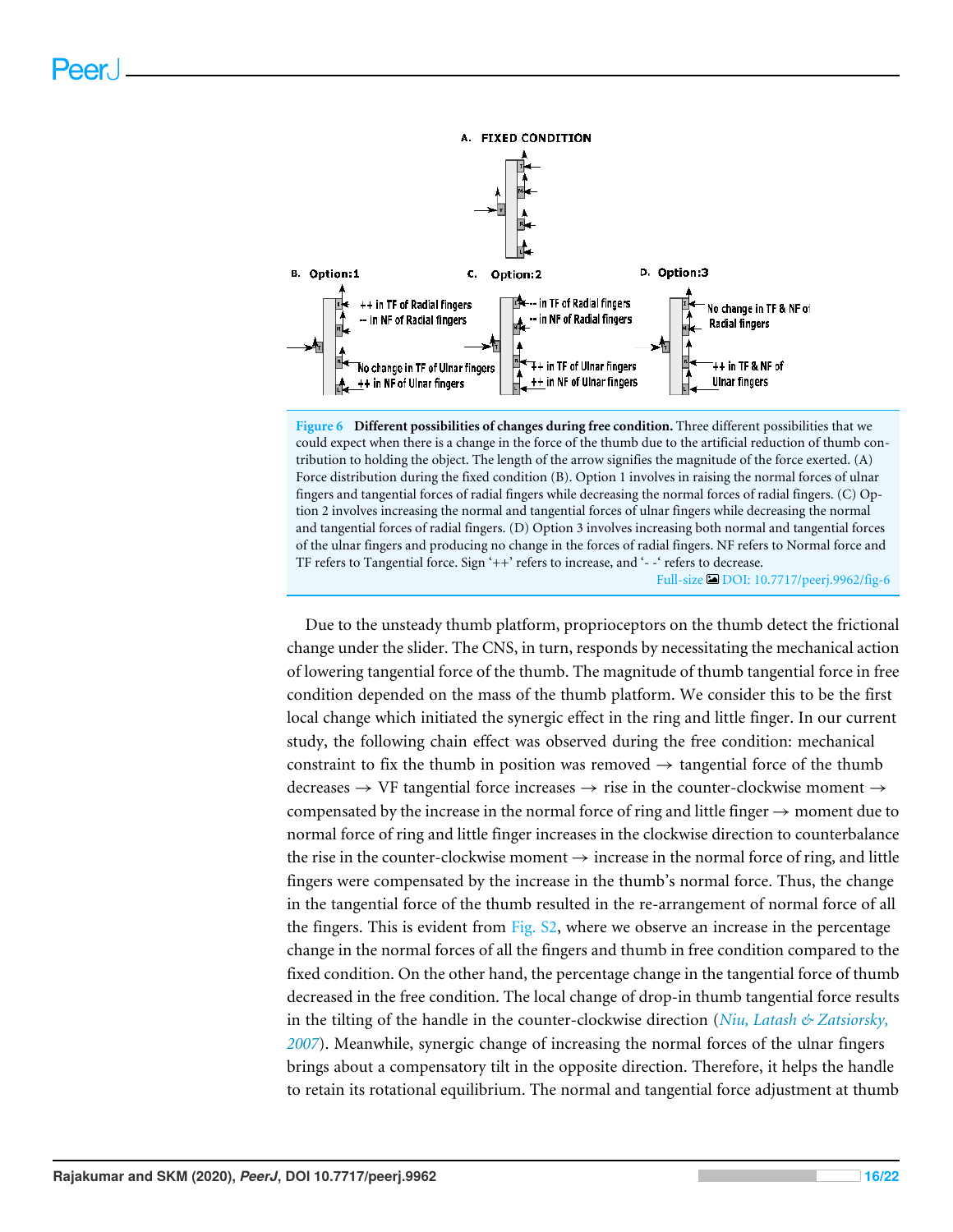was primarily due to a choice made by the controller driven by task mechanics and task instruction.

Comparable normal forces exerted by the two ulnar fingers may be attributed to at least two distinct factors: biomechanical constraints and neural interdependency. Biomechanical constraints include the mechanical linkages and the tendinous interconnections. Firstly, the main source of the gripping force in the ulnar fingers was produced by the Flexor Digitorum Profundus (FDP). The tendons of the FDP muscle extend from the forearm to the tip of the index, middle, ring and little fingers. These tendons are responsible for flexion of the distal interphalangeal joint to exert appropriate normal forces. Since the tendons of middle, ring and little fingers share a common muscle belly, at the forearm level, contraction of one portion (or compartment) of the FDP muscle could cause shortening of the neighbouring muscle compartment of the same FDP. Thus, the mechanical linkage between the muscle compartments of FDP, restrict the independent rise in the normal force of the target finger. Secondly, at the palmar level, it is found that there is a tough fibrous sheet that interconnects the tendons of the middle, ring and little fingers (*Riehle & Vaadia, 2005*). Therefore, during the free condition, the flexion of the little finger (to cause an increase in the normal force of little finger) to overcome tangential force drop in the thumb would be accompanied by the flexion of the adjacent ring finger probably as a result of interconnection between the tendons.

Apart from the biomechanical effects, there also exists an overlap in the motor units territories of the ring and little fingers at the medial portion of the FDP muscle which is responsible for the flexion of ulnar fingers (*Kilbreath & Gandevia, 1994*). In a study conducted by *Kilbreath et al. (2002)*, during the weak voluntary grasping of a cylindrical object, spike-triggered average (STA) forces were measured under each finger. It was shown that the STA forces measured under the ring finger due to the activity of little finger motor units was almost two-thirds of that force produced under the little finger due to the little finger motor units. This change in force caused by the little finger motor units under ring finger was significantly greater  $(p < 0.001)$  than the change in force produced by index, middle, ring motor units under their adjacent fingers.

As there is a necessity to compensate for the drop in the clockwise moment caused by the tangential force of thumb, little finger motor units get activated (because of the longer moment arm of the little finger) to cause flexion (or increase in normal force) of the little finger. Subsequently, perhaps this results in the activation of the little finger motor units found at the ring finger portion of FDP muscle. Apart from the increase in the normal force of the ulnar fingers due to the little finger motor units, the normal force of ring finger increases due to the activation of ring finger motor units. Hence, this distinct behaviour of the activation of little finger motor units (on small and ring finger portion of FDP muscle) and ring finger motor units on ring finger portion of FDP could be a reason for the exertion of significantly comparable normal force by the ulnar fingers.

# **CONCLUDING COMMENTS**

When the thumb undergoes a local change of decrease in tangential force, handle equilibrium is disturbed. Subsequently, the handle's equilibrium was restored by increasing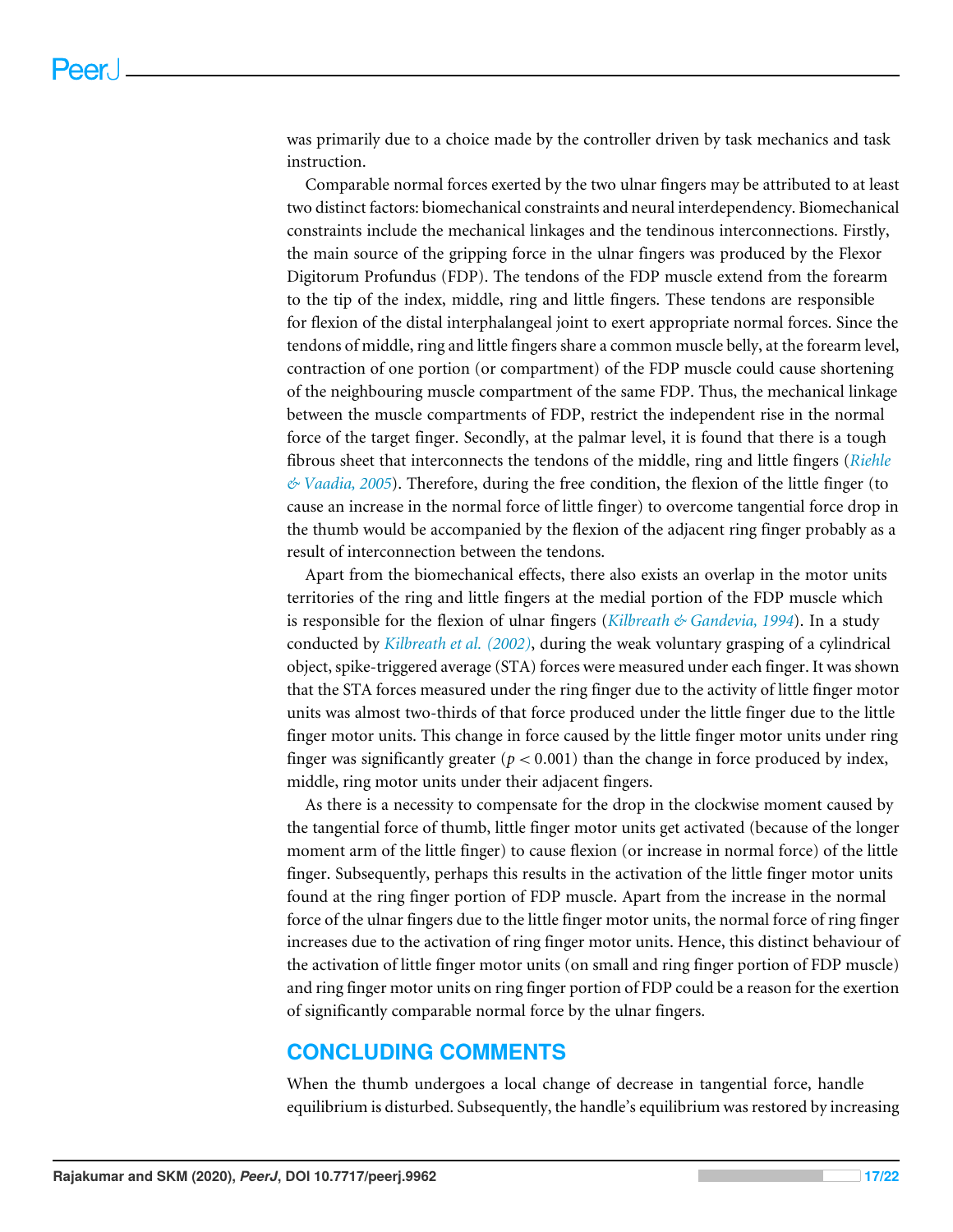the normal force of the ring and little finger. It was evident from our current study that the ring and little finger normal force showed a statistically comparable increase to counteract the drop in the thumb tangential force. Thus, the little finger (one of the peripheral fingers) did not produce a greater share of normal force than the ring finger to cause supination moment for balancing drop in thumb tangential force. Therefore, our result does not support the mechanical advantage hypothesis, at least for the specific mechanical condition considered by us. In addition to this, there was no statistical difference in the safety margin of the index and middle finger in free condition compared to the fixed condition. This study can also be extended with various conditions that involve in examining mechanical advantage hypothesis in different situations. Further research is required to clarify how well these results generalise to other conditions. Our future studies will focus on investigating the hypothesis with various tasks that encompass different magnitudes of mechanical requirements.

# **ACKNOWLEDGEMENTS**

We thank Niraj Kumar and Archana MS for their contribution to the data collection part of the experiment. The authors thank the members of Neuromechanics lab, IIT Madras for their critical inputs on an earlier version of the manuscript

# **ADDITIONAL INFORMATION AND DECLARATIONS**

# **Funding**

The Department of Science & Technology, Government of India, supported this work, vide Reference Nos SR/CSRI/97/2014 & DST/CSRI/2017/87 under Cognitive Science Research Initiative (CSRI) (awarded to Varadhan SKM). The funders had no role in study design, data collection and analysis, decision to publish, or preparation of the manuscript.

# **Grant Disclosures**

The following grant information was disclosed by the authors: Department of Science & Technology, Government of India. Cognitive Science Research Initiative (CSRI): SR/CSRI/97/2014, DST/CSRI/2017/87.

# **Competing Interests**

The authors declare there are no competing interests.

# **Author Contributions**

- Banuvathy Rajakumar performed the experiments, analyzed the data, prepared figures and/or tables, authored or reviewed drafts of the paper, and approved the final draft.
- Varadhan SKM conceived and designed the experiments, performed the experiments, authored or reviewed drafts of the paper, acquired funding for the study, and approved the final draft.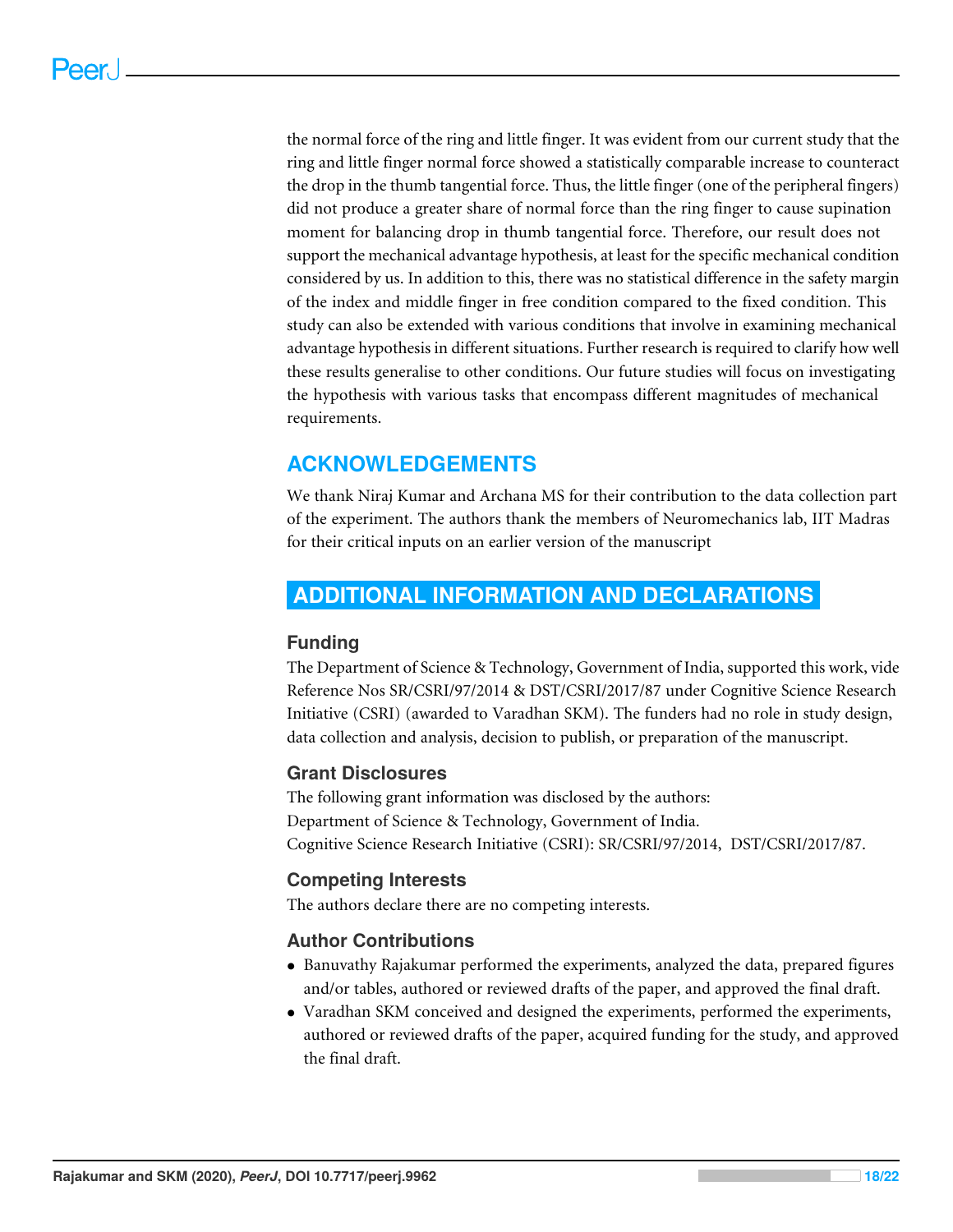#### **Human Ethics**

The following information was supplied relating to ethical approvals (i.e., approving body and any reference numbers):

The Institutional Ethics Committee of the Indian Institute of Technology Madras approved this research (IEC/2016/02/VSK-2/12).

#### **Data Availability**

The following information was supplied regarding data availability:

Data are available on Figshare: Rajakumar, Banuvathy; SKM, Varadhan (2019): Comparable behaviour of ring and little fingers due to an artificial reduction in thumb contribution to hold objects. figshare. Dataset. https://doi.org/10.6084/m9.figshare. 10738067.v2.

#### **Supplemental Information**

Supplemental information for this article can be found online at http://dx.doi.org/10.7717/ peerj.9962#supplemental-information.

# **REFERENCES**

- **Aoki T, Francis PR, Kinoshita H. 2003.** Differences in the abilities of individual fingers during the performance of fast, repetitive tapping movements. *Experimental Brain Research* **152**:270–280 DOI 10.1007/s00221-003-1552-z.
- **Aoki T, Niu X, Latash ML, Zatsiorsky VM. 2006.** Effects of friction at the digit-object interface on the digit forces in multi-finger prehension. *Experimental Brain Research. Experimentelle Hirnforschung. Experimentation Cerebrale* **172**:425–438 DOI 10.1007/s00221-006-0350-9.
- **Buchanan TS, Rovai GP, Rymer WZ. 1989.** Strategies for muscle activation during isometric torque generation at the human elbow. *Journal of Neurophysiology* **62**:1201–1212 DOI 10.1152/jn.1989.62.6.1201.
- **Burstedt MKO, Edin BB, Johansson RS. 1997.** Coordination of fingertip forces during human manipulation can emerge from independent neural networks controlling each engaged digit. *Experimental Brain Research* **117**:67–79 DOI 10.1007/s002210050200.
- **Burstedt MKO, Flanagan JR, Johansson RS. 1999.** Control of grasp stability in humans under different frictional conditions during multidigit manipulation. *Journal of Neurophysiology* **82**:2393–2405 DOI 10.1152/jn.1999.82.5.2393.
- **Cole KJ, Abbs JH. 1988.** Grip force adjustments evoked by load force perturbations of a grasped object. *Journal of Neurophysiology* **60**:1513–1522 DOI 10.1152/jn.1988.60.4.1513.
- **Edin BB, Westling G, Johansson RS. 1992.** Independent control of human fingertip forces at individual digits during precision lifting. *The Journal of Physiology* **450**:547–564 DOI 10.1113/jphysiol.1992.sp019142.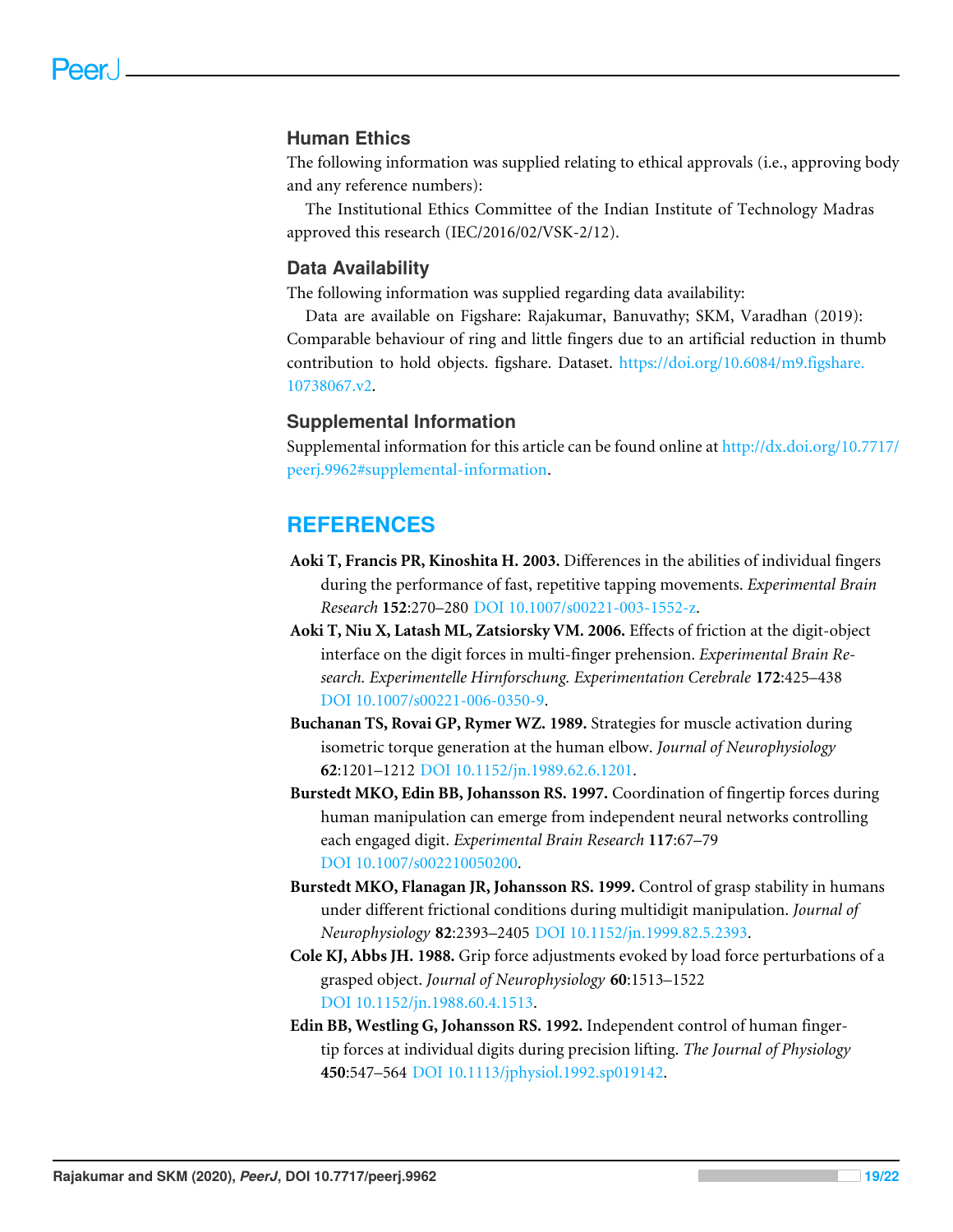- **Flanagan JR, Tresilian JR. 1994.** Grip-load force coupling: a general control strategy for transporting objects. *Journal of Experimental Psychology: Human Perception and Performance* **20**:944–957 DOI 10.1037/0096-1523.20.5.944.
- **Gao F, Latash ML, Zatsiorsky VM. 2006.** Maintaining rotational equilibrium during object manipulation: linear behavior of a highly non-linear system. *Experimental Brain Research* **169**:519–531 DOI 10.1007/s00221-005-0166-z.
- **Iberall T. 1987.** The nature of human prehension: Three dextrous hands in one. In: *1987 IEEE International Conference on Robotics and Automation Proceedings*, 396–401 DOI 10.1109/ROBOT.1987.1087813.
- **Johansson RS, Westling G. 1987.** Signals in tactile afferents from the fingers eliciting adaptive motor responses during precision grip. *Experimental Brain Research* **66**:141–154 DOI 10.1007/BF00236210.
- **Jones CL, Kamper DG. 2018.** Involuntary neuromuscular coupling between the thumb and finger of stroke survivors during dynamic movement. *Frontiers in Neurology* **9**:84 DOI 10.3389/fneur.2018.00084.
- **Kilbreath SL, Gandevia SC. 1994.** Limited independent flexion of the thumb and fingers in human subjects. *The Journal of Physiology* **479**:487–497 DOI 10.1113/jphysiol.1994.sp020312.
- **Kilbreath SL, Gorman RB, Raymond J, Gandevia SC. 2002.** Distribution of the forces produced by motor unit activity in the human flexor digitorum profundus. *The Journal of Physiology* **543**:289–296 DOI 10.1113/jphysiol.2002.023861.
- **Kinoshita H, Murase T, Bandou T. 1996.** Grip posture and forces during holding cylindrical objects with circular grips. *Ergonomics* **39**:1163–1176 DOI 10.1080/00140139608964536.
- **Lakens D. 2017.** Equivalence tests: a practical primer for *t* tests, correlations, and meta-analyses. *Social Psychological and Personality Science* **8**:355–362 DOI 10.1177/1948550617697177.
- **MacDermid JC, Lee A, Richards RS, Roth JH. 2004.** Individual finger strength:: are the ulnar digits ''powerful''? *Journal of Hand Therapy* **17**:364–367 DOI 10.1197/j.jht.2004.04.006.
- **Niu X, Latash ML, Zatsiorsky VM. 2007.** Prehension synergies in the grasps with complex friction patterns: local versus synergic effects and the template control. *Journal of Neurophysiology* **98**:16–28 DOI 10.1152/jn.00058.2007.
- **Niu X, Latash ML, Zatsiorsky VM. 2009.** Effects of grasping force magnitude on the coordination of digit forces in multi-finger prehension. *Experimental Brain Research. Experimentelle Hirnforschung. Experimentation cerebral* **194**:115–129 DOI 10.1007/s00221-008-1675-3.
- **Park J, Pažin N, Friedman J, Zatsiorsky VM, Latash ML. 2014.** Mechanical properties of the human hand digits: Age-related differences. *Clinical Biomechanics* **29**:129–137 DOI 10.1016/j.clinbiomech.2013.11.022.
- **Pataky TC, Latash ML, Zatsiorsky VM. 2004.** Tangential load sharing among fingers during prehension. *Ergonomics* **47**:876–889 DOI 10.1080/00140130410001670381.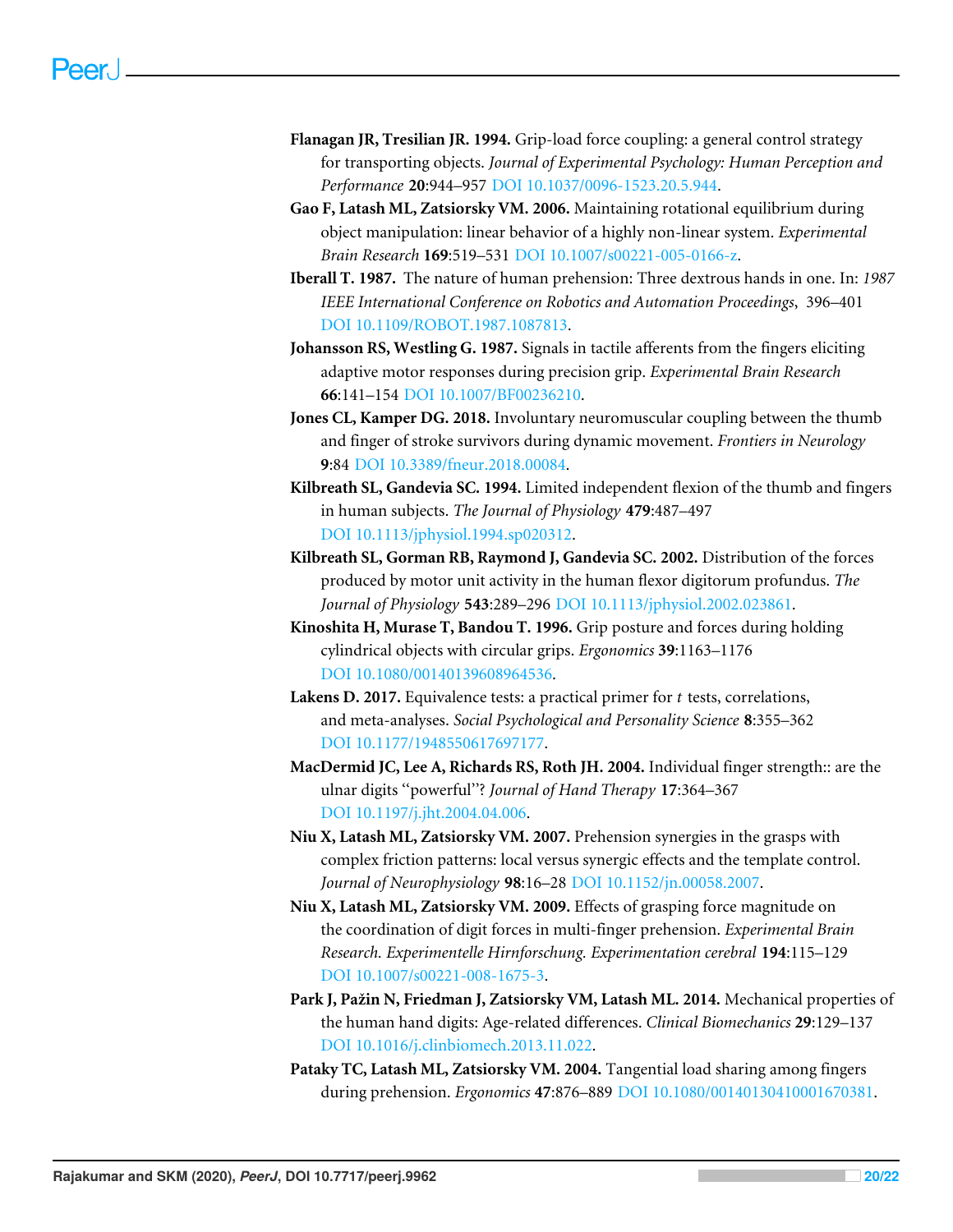- **Prilutsky BI. 2000.** Coordination of two- and one-joint muscles: functional consequences and implications for motor control. *Motor Control* **4**:1–44 DOI 10.1123/mcj.4.1.1.
- **Radwin RG, Oh S, Jensen TR, Webster JG. 1992.** External finger forces in submaximal five-finger static pinch prehension. *Ergonomics* **35**:275–288 DOI 10.1080/00140139208967813.
- **Riehle A, Vaadia E. 2005.** *Motor cortex in voluntary movements: a distributed system for distributed functions*. Boca Raton: CRC Press.
- **Savescu AV, Latash M, Zatsiorsky V. 2008.** A technique to determine friction at the fingertips. *Journal of Applied Biomechanics* DOI 10.1123/JAB.24.1.43.
- **Shim JK, Latash ML, Zatsiorsky VM. 2003.** Prehension synergies: trial-to-trial variability and hierarchical organization of stable performance. *Experimental Brain Research. Experimentelle Hirnforschung. Experimentation Cerebrale* **152**:173–184 DOI 10.1007/s00221-003-1527-0.
- **Shim JK, Latash ML, Zatsiorsky VM. 2004.** Finger coordination during moment production on a mechanically fixed object. *Experimental Brain Research. Experimentelle Hirnforschung. Experimentation Cerebrale* **157**:457–467 DOI 10.1007/s00221-004-1859-4.
- **Shim JK, Latash ML, Zatsiorsky VM. 2005a.** Prehension synergies in three dimensions. *Journal of Neurophysiology* **93**:766–776 DOI 10.1152/jn.00764.2004.
- **Shim JK, Latash ML, Zatsiorsky VM. 2005b.** Prehension synergies: trial-to-trial variability and principle of superposition during static prehension in three dimensions. *Journal of Neurophysiology* **93**:3649–3658 DOI 10.1152/jn.01262.2004.
- **SKM V, Zhang W, Zatsiorsky VM, Latash ML. 2012.** Age effects on rotational hand action. *Human Movement Science* **31**:502–518 DOI 10.1016/j.humov.2011.07.005.
- **Slota GP, Latash ML, Zatsiorsky VM. 2012.** Tangential finger forces use mechanical advantage during static grasping. *Journal of Applied Biomechanics* **28**:78–84 DOI 10.1123/jab.28.1.78.
- **Solnik S, Zatsiorsky VM, Latash ML. 2014.** Internal forces during static prehension: effects of age and grasp configuration. *Journal of Motor Behavior* **46**:211–222 DOI 10.1080/00222895.2014.881315.
- **Zatsiorsky VM, Gao F, Latash ML. 2003.** Prehension synergies: effects of object geometry and prescribed torques. *Experimental Brain Research. Experimentelle Hirnforschung. Experimentation Cerebrale* **148**:77–87 DOI 10.1007/s00221-002-1278-3.
- **Zatsiorsky VM, Gao F, Latash ML. 2006.** Prehension stability: experiments with expanding and contracting handle. *Journal of Neurophysiology* **95**:2513–2529 DOI 10.1152/jn.00839.2005.
- **Zatsiorsky VM, Gregory RW, Latash ML. 2002.** Force and torque production in static multifinger prehension: biomechanics and control. I. Biomechanics. *Biological Cybernetics* **87**:50–57 DOI 10.1007/s00422-002-0321-6.
- **Zatsiorsky VM, Li ZM, Latash ML. 1998.** Coordinated force production in multifinger tasks: finger interaction and neural network modeling. *Biological Cybernetics* **79**:139–150 DOI 10.1007/s004220050466.